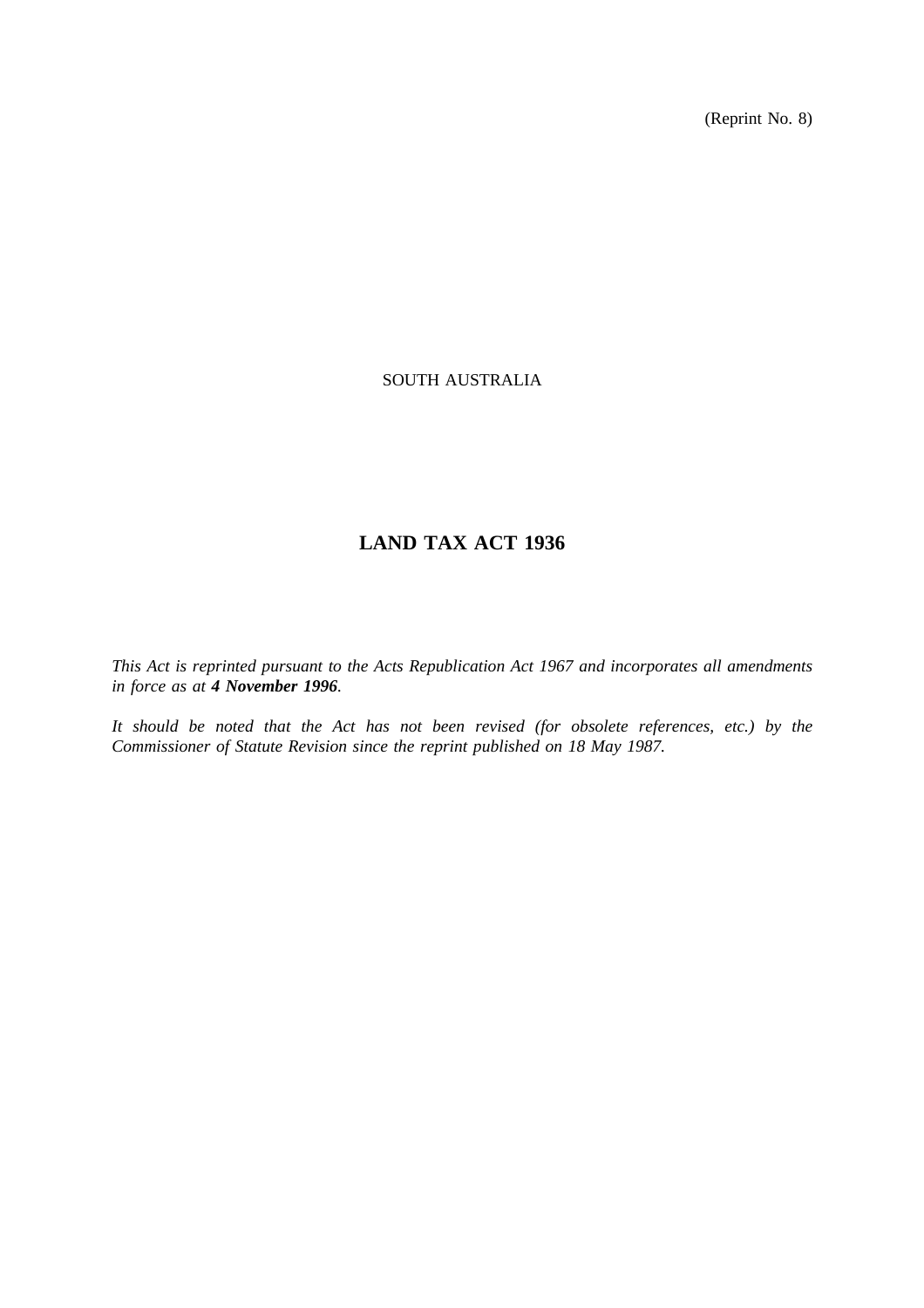# **SUMMARY OF PROVISIONS**

# **PART 1**

### **PRELIMINARY**

4. Interpretation

#### **PART 2 ADMINISTRATION**

| The Commissioner and staff<br>4A. |  |
|-----------------------------------|--|
|-----------------------------------|--|

- 5. Administration by Commissioner
- 7. Commissioner may act as a State taxation officer
- Secrecy

### **PART 3**

### **THE TAXES ON LAND**

| 10. | Exemption from land tax |  |  |  |
|-----|-------------------------|--|--|--|
|-----|-------------------------|--|--|--|

- 10A. Exemption of certain residential land from land tax<br>10B. Assessment of tax against land divided by a community
- Assessment of tax against land divided by a community or strata plan
- 11. Taxable value of land
- 12. Scale of land tax<br>12C. Defined rural are
- Defined rural areas
- 12D. Defined shack-site areas
- 13. Minimum tax<br>15. Tax in cases
- Tax in cases where there are two or more owners
- 15A. Cases of multiple ownership and aggregation of value

### **PART 4**

## **LIABILITY AND DISTRIBUTION OF LIABILITY**

#### *Liability to Tax*

- 31. Liability to land tax
- 32. Change of ownership
- 33. Taxpayers representative capacity

#### *Distribution of Burden of Taxation*

- 34. Liability for tax to be joint and several
- 35. Distribution of burden
- 40. Indemnity to taxpayer in representative capacity 42. Contracts, etc., to evade land tax
- Contracts, etc., to evade land tax

# **PART 6**

# **COLLECTION AND RECOVERY OF TAX**

*Time for Payment*

- 56. Time for payment of tax
- 56A. Request for detailed statement of tax claim<br>57. Power of Commissioner to extend time for
- Power of Commissioner to extend time for payment
- 58. Fines for unpaid land tax
- 58A. Postponement and remission of tax in cases of hardship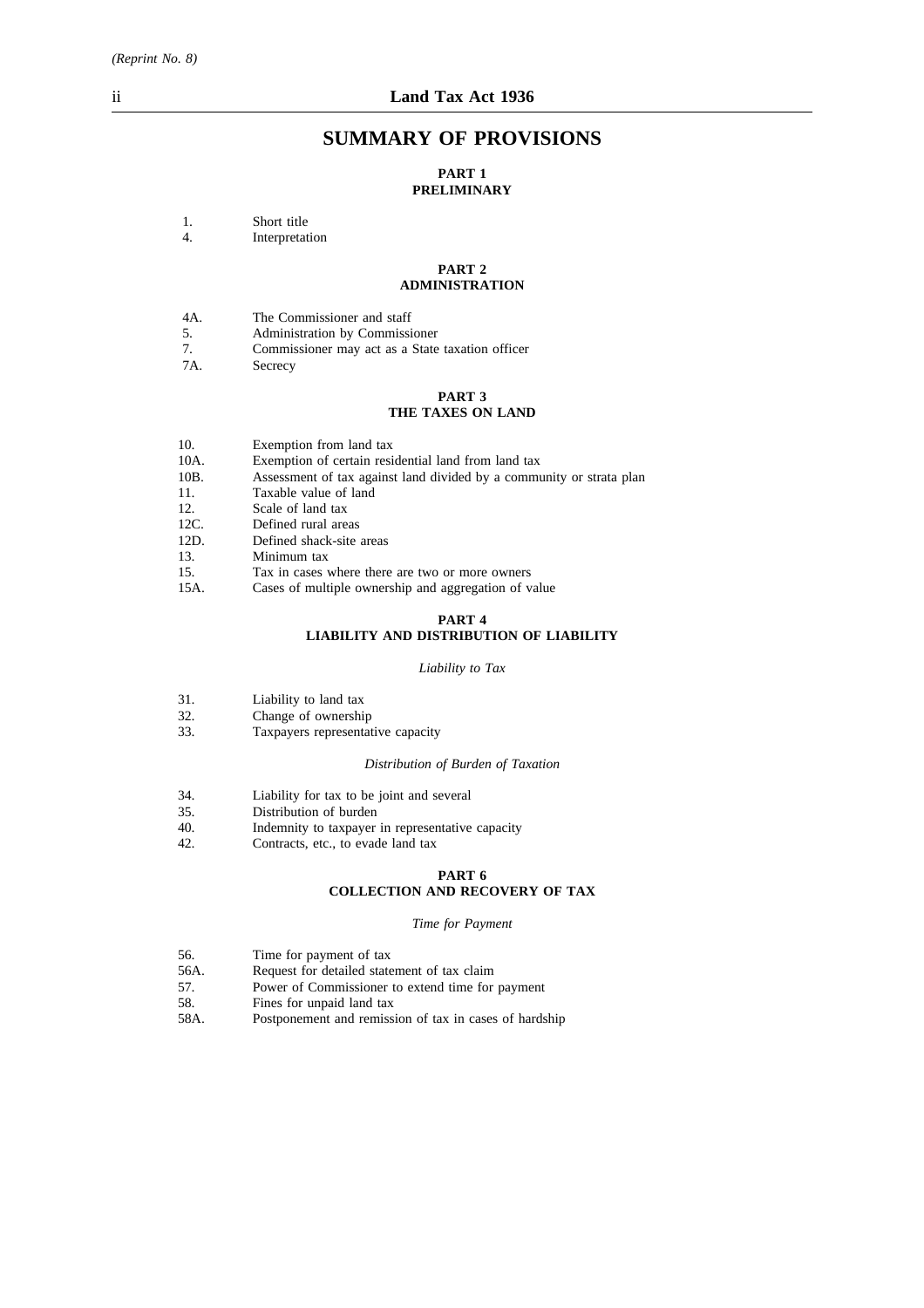#### *Recovery of Taxes*

- 59. Recovery of land tax as a debt
- 61. Power to collect tax from persons owing money to taxpayer
- 62. Notice of intention to let or sell<br>65. Transfer of land to the Crown
- 
- 65. Transfer of land to the Crown<br>66. Land tax to be a first charge of
- 66. Land tax to be a first charge on land<br>66A. Certificates in respect of liability to la 66A. Certificates in respect of liability to land tax 67. No statute of limitation to apply
- 67. No statute of limitation to apply<br>68. Alterations to valuations or asses
- Alterations to valuations or assessments of tax

#### **PART 7 MISCELLANEOUS**

# 68A. Objections

- 
- 68B. Appeal<br>68C. Tax rec Tax recoverable
- 73. Powers of inspection and inquiry
- 74. Commissioner may cause a person to be examined before a local court
- Inspection and production of documents
- 75. Evidence
- 76. Summary procedure<br>77. Prosecution may be
- Prosecution may be commenced within three years
- 80. Regulations

#### **APPENDIX 1 LEGISLATIVE HISTORY**

#### **APPENDIX 2 DIVISIONAL PENALTIES AND EXPIATION FEES**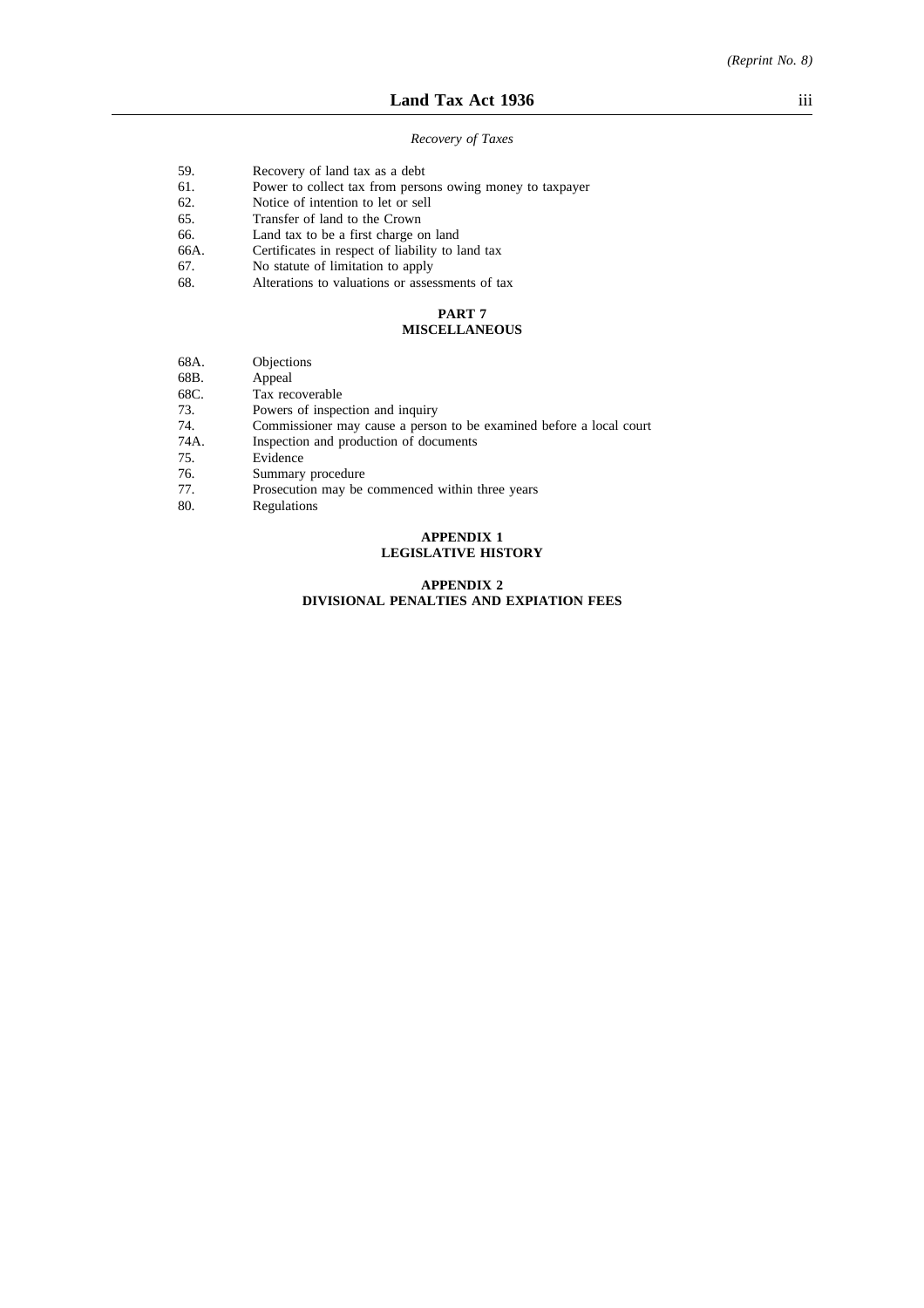# **LAND TAX ACT 1936**

being

Land Tax Act 1936 No. 2318 of 1936 [Assented to 26 November  $1936$ ]<sup>1</sup>

#### as amended by

Land Tax Act Amendment Act 1942 No. 34 of 1942 [Assented to 26 November 1942] Land Tax Act Amendment Act 1948 No. 16 of 1948 [Assented to 23 September 1948] Land Tax Act Amendment Act 1952 No. 47 of 1952 [Assented to 4 December 1952]<sup>2</sup> Land Tax Act Amendment Act 1961 No. 8 of 1961 [Assented to 19 October 1961]<sup>3</sup> Land Tax Act Amendment Act 1965 No. 32 of 1965 [Assented to 2 December 1965] Land Tax Act Amendment Act 1966 No. 39 of 1966 [Assented to 25 August 1966] Land Tax Act Amendment Act 1967 No. 40 of 1967 [Assented to 28 September  $19671^4$ Land Tax Act Amendment Act 1969 No. 56 of 1969 [Assented to 4 December 1969]<sup>5</sup> Land Tax Act Amendment Act 1970 No. 49 of 1970 [Assented to 10 December 1970]<sup>6</sup> Land Tax Act Amendment Act 1971 No. 53 of 1971 [Assented to 23 September 1971] Land Tax Act Amendment Act 1972 No. 78 of 1972 [Assented to 5 October 1972]<sup>7</sup> Statutes Amendment (Valuation of Land) Act 1972 No. 79 of 1972 [Assented to 5 October 1972]<sup>8</sup> Rates and Taxes Remission Act 1974 No. 16 of 1974 [Assented to 4 April 1974]<sup>9</sup> Land Tax Act Amendment Act 1974 No. 109 of 1974 [Assented to 5 December 1974] Land Tax Act Amendment Act 1975 No. 48 of 1975 [Assented to 10 April 1975]<sup>10</sup> Statutes Amendment (Rates and Taxes Remission) Act 1975 No. 98 of 1975 [Assented to 20 November 1975]<sup>11</sup> Land Tax Act Amendment Act 1976 No. 41 of 1976 [Assented to 22 October 1976]<sup>12</sup> Land Tax Act Amendment Act 1977 No. 32 of 1977 [Assented to 27 October 1977]<sup>13</sup> Statutes Amendment (Rates and Taxes Remission) Act 1977 No. 55 of 1977 [Assented to 15 December 1977]<sup>14</sup> Land Tax Act Amendment Act 1979 No. 61 of 1979 [Assented to 8 November 1979]<sup>15</sup> Statutes Amendment (Valuation of Land) Act 1981 No. 29 of 1981 [Assented to 19 March 1981]<sup>16</sup> Land Tax Act Amendment Act 1982 No. 79 of 1982 [Assented to 9 September 1982]<sup>17</sup> Land Tax Act Amendment Act 1983 No. 80 of 1983 [Assented to 24 November 1983]<sup>18</sup> Valuation of Land Act Amendment Act 1984 No. 88 of 1984 [Assented to 29 November 1984]19 Land Tax Act Amendment Act 1985 No. 79 of 1985 [Assented to 22 August  $1985$ ]<sup>20</sup> Land Tax Act Amendment Act 1986 No. 62 of 1986 [Assented to 6 November 1986]<sup>21</sup> Rates and Land Tax Remission Act 1986 No. 78 of 1986 [Assented to 4 December 1986]<sup>22</sup> Statutes Amendment (Taxation) Act 1987 No. 2 of 1987 [Assented to 5 March 1987] Land Tax Act Amendment Act 1987 No. 72 of 1987 [Assented to 5 November 1987]<sup>23</sup> Land Tax Act Amendment Act 1988 No.  $63$  of 1988 [Assented to 27 October 1988]<sup>24</sup> Land Tax Act Amendment Act 1989 No. 48 of 1989 [Assented to 31 August 1989]<sup>25</sup> Land Tax Act Amendment Act 1990 No. 44 of 1990 [Assented to 25 October 1990]<sup>26</sup> Land Tax (Miscellaneous) Amendment Act 1991 No. 46 of 1991 [Assented to 21 November 1991]<sup>27</sup> Land Tax (Rates) Amendment Act 1992 No. 50 of 1992 [Assented to 29 October 1992]<sup>28</sup> Statutes Amendment (Expiation of Offences) Act 1992 No. 71 of 1992 [Assented to 19 November 1992]<sup>29</sup> Land Tax (Rates) Amendment Act 1993 No. 77 of 1993 [Assented to 27 October 1993]<sup>30</sup> Land Tax (Scale Adjustment) Amendment Act 1994 No. 63 of 1994 [Assented to 3 November 1994]<sup>31</sup> Land Tax (Home Unit Companies) Amendment Act 1995 No. 70 of 1995 [Assented to 2 November 1995 1995]<sup>32</sup> Statutes Amendment (Community Titles) Act 1996 No. 38 of 1996 [Assented to 9 May 1996]<sup>33</sup>

*NOTE:*

*Asterisks indicate repeal or deletion of text.*

*For the legislative history of the Act see Appendix 1. Entries appearing in the Appendix in bold type indicate the amendments incorporated since the last reprint.*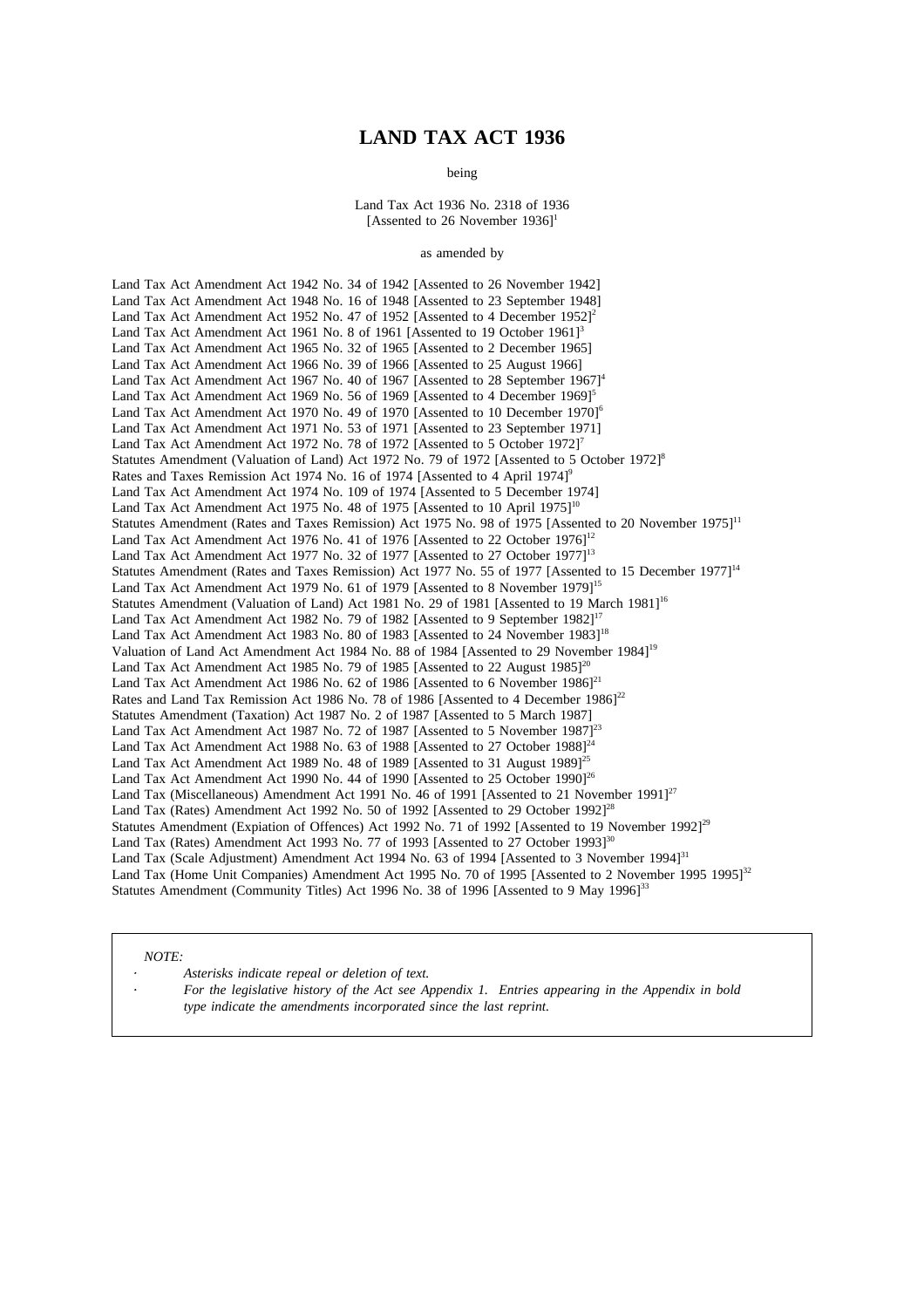- <sup>1</sup> Came into operation 7 January 1937: *Gaz*. 7 January 1937, p. 1.<br><sup>2</sup> Equipments and application asset at No. 47 of 1952, s. 18
- <sup>2</sup> For operation and application *see* Act No. 47 of 1952, s. 18.
- <sup>3</sup> For operation and application *see* Act No. 8 of 1961, s. 13.
- Came into operation 22 February 1968, being the day on which the Real Property Act Amendment (Strata Titles) Act 1967 came into operation: *Gaz*. 22 February 1968, p. 515.
- <sup>5</sup> Came into operation 21 May 1970: *Gaz*. 21 May 1970, p. 1842.
- <sup>6</sup> Came into operation 30 June 1971: *Gaz*. 10 June 1971, p. 2830.
- $\frac{7}{8}$  Came into operation at midnight on 30 June 1972: s. 2.
- Came into operation 1 June 1972: s. 2.
- <sup>9</sup> Came into operation 1 July 1973: s. 2.<br><sup>10</sup> Came into operation 2 June 1975: Car
- <sup>10</sup> Came into operation 2 June 1975: *Gaz*. 22 May 1975, p. 1987.
- <sup>11</sup> Came into operation 1 July 1975: s. 2.
- <sup>12</sup> Came into operation 30 June 1976: s. 2.<br>
Come into operation 20 June 1977: s. 2.
- $\frac{13}{14}$  Came into operation 30 June 1977: s. 2.
- <sup>14</sup> Came into operation 1 July 1978: s. 2.
- <sup>15</sup> Came into operation 30 June 1979: s. 2<sup>16</sup>
- <sup>16</sup> Came into operation 30 June 1981: *Gaz*. 4 June 1981, p. 1640.
- <sup>17</sup> Came into operation (except s. 15) 30 June 1982: s. 2; s. 15 came into operation 8 December 1983: *Gaz*. 8 December 1983, p. 1616.
- <sup>18</sup> Came into operation 30 June 1983: s. 2.<br><sup>19</sup> Came into operation 11 July 1985: C
- <sup>19</sup> Came into operation 11 July 1985: *Gaz*. 4 July 1985, p. 6.<br><sup>20</sup> Came into aggressive at midnight an <sup>20</sup> June 1095.
- <sup>20</sup> Came into operation at midnight on 30 June 1985: s.  $\hat{2}$ .<br><sup>21</sup> Came into operation (queent a  $\hat{2}$  and the schoolale) at a
- <sup>21</sup> Came into operation (except s. 7 and the schedule) at midnight on 30 June 1986: s. 2(1); remainder of Act came into operation 18 May 1987: *Gaz*. 23 April 1987, p. 1072.
- <sup>22</sup> Came into operation 1 April 1987:  $Gaz$ . 26 March 1987, p. 702.<br>
<sup>23</sup> Came into operation at midnight on 20 June 1987: c. 2
- <sup>23</sup> Came into operation at midnight on 30 June 1987: s. 2.<br><sup>24</sup> C
- <sup>24</sup> Came into operation at midnight on 30 June 1988: s. 2.<br>
Come into operation at midnight on 20 June 1980: s. 2.
- <sup>25</sup> Came into operation at midnight on 30 June 1989: s. 2.<br> $\frac{26}{2}$  Came into operation at midnight on 20 June 1999: s. 2.
- <sup>26</sup> Came into operation at midnight on 30 June 1990: s. 2.<br>
<sup>27</sup>
- <sup>27</sup> Came into operation at midnight on 30 June 1991: s. 2.<br><sup>28</sup>
- <sup>28</sup> Came into operation at midnight on 30 June 1992: s. 2.<br><sup>29</sup> Came into a partice 1 March 1992:  $C_{\text{max}}$  19 February 1
- <sup>29</sup> Came into operation 1 March 1993: *Gaz*. 18 February 1993, p. 600.
- $^{30}$  Came into operation at midnight on 30 June 1993: s. 2.<br> $^{31}$  Came into operation at midnight on 20 June 1994: s. 2.
- <sup>31</sup> Came into operation at midnight on 30 June 1994: s. 2.<br>Came into operation at midnight on 30 June 1995: s. 2.
- <sup>32</sup> Came into operation at midnight on 30 June 1995: s. 2.<br>Came into operation 4 November 1996: Gaz <sup>31</sup> October
- <sup>33</sup> Came into operation 4 November 1996: *Gaz*. 31 October 1996, p. 1460.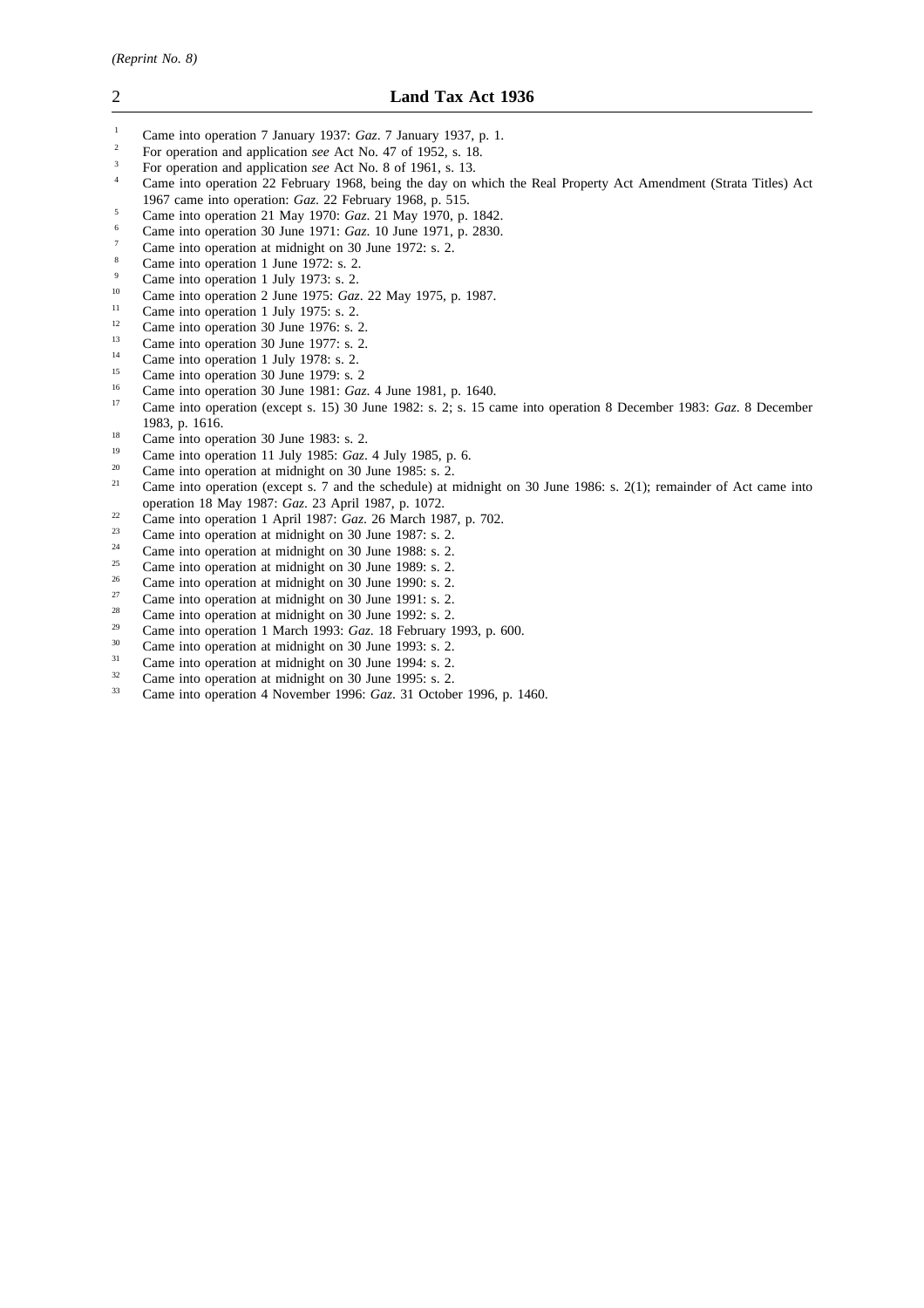### **An Act to consolidate the enactments relating to the imposition, assessment, and collection of taxes upon land.**

The Parliament of South Australia enacts as follows:

# **PART 1 PRELIMINARY**

### **Short title**

**1.** This Act may be cited as the *Land Tax Act 1936*.

\*\*\*\*\*\*\*\*\*\*

#### **Interpretation**

**4.** (1) In this Act, unless the contrary intention appears—

"**aggregation principle**" means the principle under which the taxable value of all land owned by the same taxpayer is aggregated for the calculation of land tax;<sup>1</sup>

"**business of primary production**" means the business of agriculture, pasturage, horticulture, viticulture, apiculture, poultry farming, dairy farming, forestry or any other business consisting of the cultivation of soils, the gathering in of crops, the rearing of livestock or the propagation and harvesting of fish or other aquatic organisms;

"**the Commissioner**" means the Commissioner of Land Tax or any deputy of the Commissioner of Land Tax and includes any other person while performing any of the duties or functions of the Commissioner of Land Tax;

"**company**" includes any corporate body;

"**defined rural area**" means an area declared by the Governor under section 12C;

"**defined shack-site area**" means an area declared by the Governor under section 12D;

"**determination of site value**" in relation to land means a determination or assessment of site value in force under the *Valuation of Land Act 1971*;

"**document**" means book, account, paper (including a security or any instrument) or any record of information, whether in writing or accessible only through the use of a computer or other device;

"**land used for primary production**" means any parcel of land of not less than 0.8 hectare in area as to which the Commissioner is satisfied—

- *(a)* that the land is used wholly or mainly for the business of primary production; and
- *(b)* where the land is within a defined rural area that the principal business of the owner of the land—
	- (i) is primary production of the type for which the land is used and the land is used to a significant extent for the purposes of that business; or
	- (ii) is the business of processing or marketing primary produce and the land or produce of the land is used to a significant extent for the purposes of that business;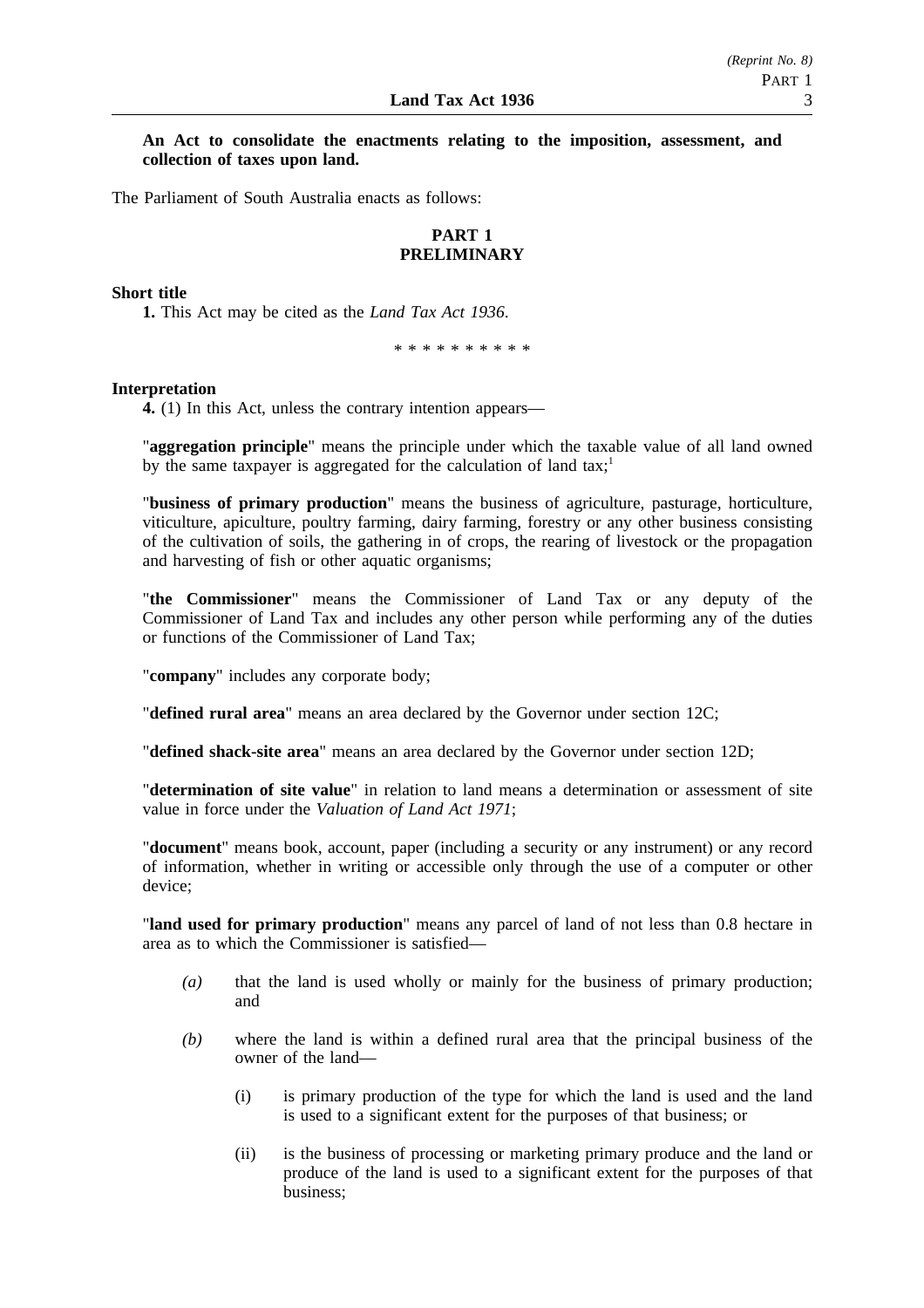"**land tax**" means any tax imposed by this Act;

"**liquidator**" means a person who, whether or not appointed as liquidator, is required by law to carry out the winding up of a company;

"**notice**" means any notice, written or printed, or partly written or partly printed;

"**owner**"—

- *(a)* in relation to land alienated from the Crown by grant in fee simple means any person (other than a mortgagee of the land)—
	- (i) who holds; or
	- (ii) who is entitled to; or
	- (iii) who is entitled to purchase or acquire,

a legal or equitable estate of fee simple in the land or any other estate or interest (other than an estate or interest of leasehold) in the land conferring a right to possession of the land; and

- *(b)* in relation to land of the Crown subject to any agreement for sale, or right of purchase, means the person entitled to the benefit of that agreement or right of purchase; and
- *(c)* in relation to land held under perpetual lease, means the holder of that lease; and
- *(d)* in relation to land held under a shack site lease, means the holder of that lease; and
- *(e)* in relation to land in a defined shack-site area, means the occupier of the land;

"**particular notice**" means a notice served personally, or by leaving it at, or posting it addressed to, the usual or last known place of residence or business of the person to whom or to which the notice is intended to be given, or, by affixing it conspicuously on any land to which the notice relates;

"**retirement village**" means retirement village as defined in the *Retirement Villages Act 1987*;

"**returns**" includes all returns, declarations, statements, and information that are required to be furnished under this Act;

"**shack site lease**" means a lease for the occupation of land for holiday, recreational or residential purposes where—

- *(a)* the land is situated on or adjacent to the banks of the River Murray, a tributary of the River Murray, or a lake or lagoon connected with the River Murray or a tributary of the River Murray; and
- *(b)* the lease was, as at midnight on 30 June, 1989, registered over the relevant land; and
- *(c)* the term of the lease is at least 40 years;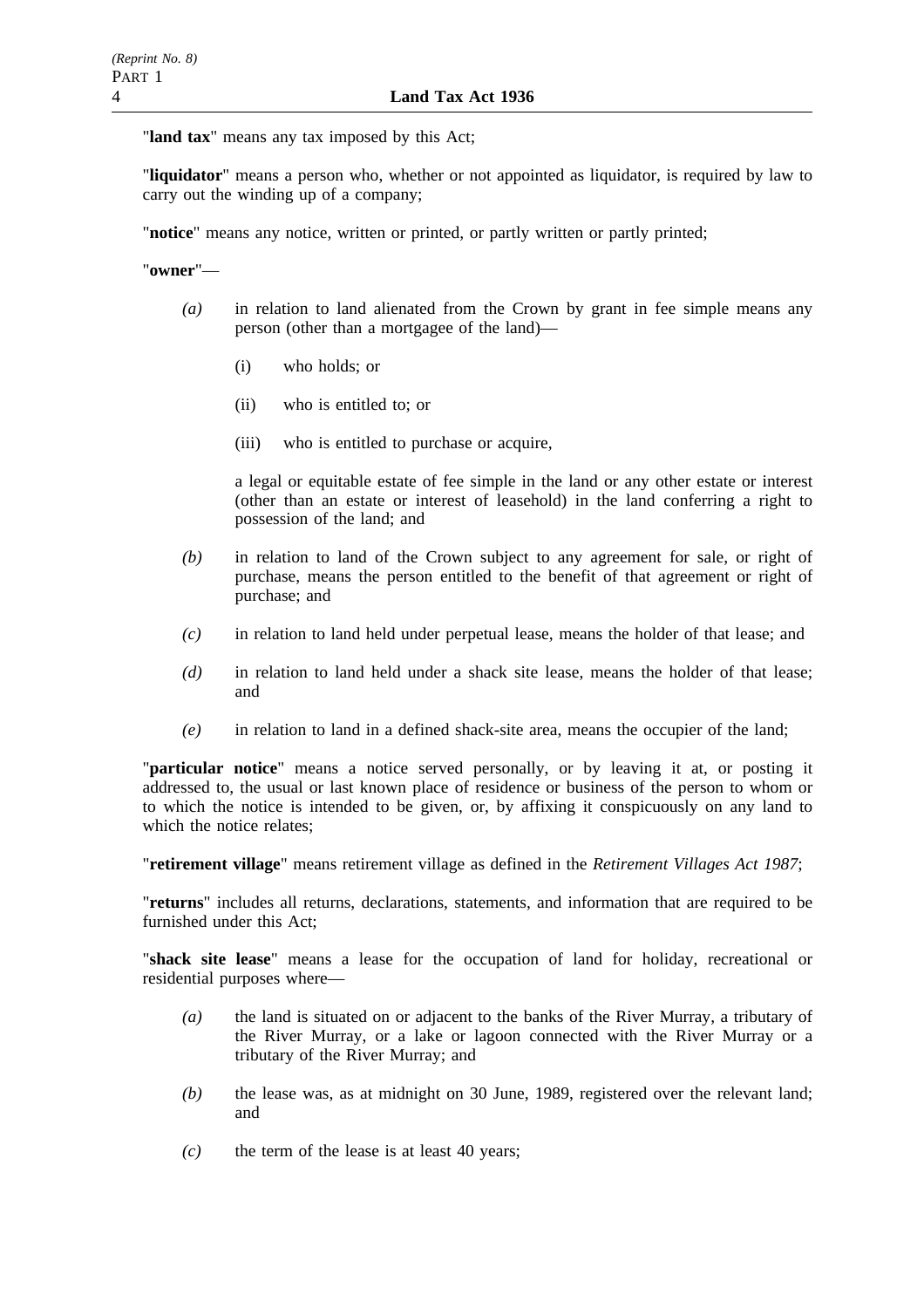"**site value**" in relation to land has the meaning assigned by the *Valuation of Land Act 1971*;

"**tax**" means land tax, all interest payable in respect of land tax, and any fine imposed under this Act;

"**taxpayer**" includes every person who is liable to pay any tax pursuant to this Act;

"**taxpayer in a representative capacity**" means a taxpayer in respect of land to which the taxpayer is not beneficially entitled;

"**trade**" includes profession, trade, business, and avocation.

 $(2)$  If—

- *(a)* the whole of the land owned by a company consists of a group of dwellings and land appurtenant to those dwellings; and
- *(b)* all the issued shares of the company are owned by shareholders who acquire exclusive rights to occupy land of the company by virtue of their shareholdings in the company; and
- *(c)* each dwelling owned by the company is occupied (or able to be occupied) by a shareholder in the company or a person deriving rights of occupancy from a shareholder in the company; and
- *(d)* the scheme of company ownership and shareholder occupation of the dwellings was established before 22 February 1968,

then each dwelling will be taken to be a separate parcel of land and, despite the definition of "**owner**" in subsection (1), the shareholder who is entitled to occupy the dwelling (and not the company) will be taken to be the legal owner of the land on which the dwelling is situated.

<sup>1.</sup> See section 12(3).

*Note: For definition of divisional penalties (and divisional expiation fees) see Appendix 2.*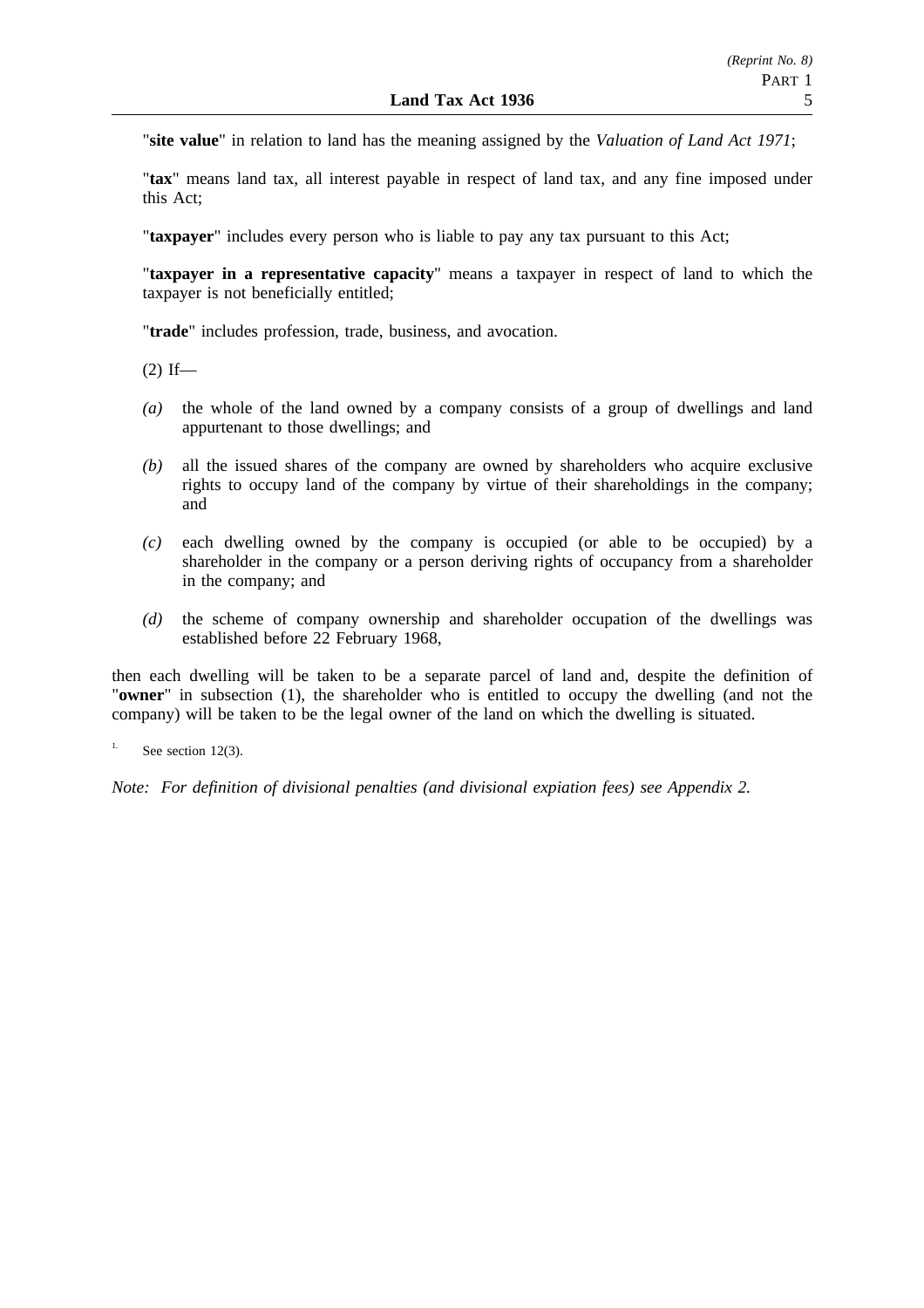# **PART 2 ADMINISTRATION**

### **The Commissioner and staff**

**4A.** (1) There shall be a Commissioner of Land Tax.

(2) The Commissioner shall have such staff as is necessary for the administration of this Act.

(3) The Commissioner and the Commissioner's staff are Public Service employees.

### **Administration by Commissioner**

**5.** The Commissioner has the general administration of this Act.

\*\*\*\*\*\*\*\*\*\*

### **Commissioner may act as a State taxation officer**

**7.** The Commissioner may perform the functions of a State taxation officer under Part IIIA of the *Taxation Administration Act 1953* of the Commonwealth.

### **Secrecy**

**7A.** A person shall not divulge or communicate information acquired in, or in connection with, the administration of this Act, except—

- *(a)* with the consent of the person from whom the information was obtained; or
- *(b)* in connection with the administration of this Act; or
- *(c)* to—
	- (i) the Commonwealth Commissioner of Taxation; or
	- (ii) an officer of this or another State, or of a Territory, employed in the administration of laws relating to taxation; or
- *(d)* to the Commissioner for Corporate Affairs; or
- *(e)* for the purposes of legal proceedings under this Act.

Penalty: \$10 000.

\*\*\*\*\*\*\*\*\*\*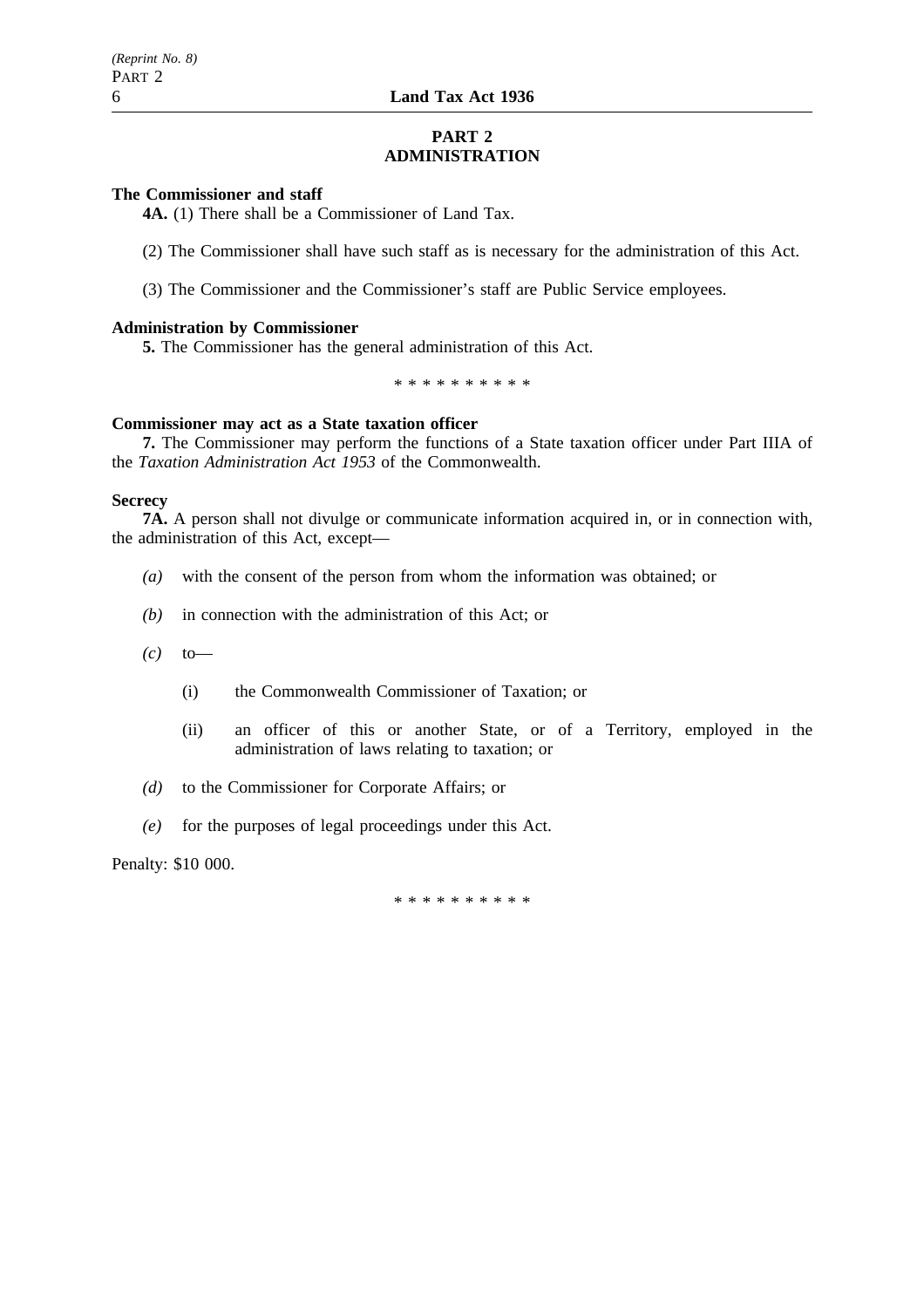# **PART 3 THE TAXES ON LAND**

### **Exemption from land tax**

**10.** (1) Taxes are imposed on all land in the State, with the following exceptions:

- *(a)* land of the Crown that is not subject to—
	- (i) a perpetual lease; or
	- (ii) an agreement for sale or right of purchase;
- *(b)* park land, public roads, public cemeteries, and other public reserves;
- *(c)* land used solely for religious purposes, or used solely for the purposes of a hospital subsidised by the Government of the State, or used by any institute under the *Libraries Act 1982*;
- *(d)* land that is—
	- (i) owned by an association whose objects are or include the supplying to necessitous or helpless persons of living accommodation, food, clothing, medical treatment, nursing, pre-maternity or maternity care, or other help, either without cost to such persons or in return for payments or services the amount or value of which is in the Commissioner's opinion substantially less than the value of the accommodation, food, clothing, treatment, nursing, care or help supplied; and
	- (ii) solely or mainly used for all or any such purposes;
- *(e)* land that is—
	- (i) owned by an association which receives an annual grant or subsidy from money voted by Parliament; and
	- (ii) in the Commissioner's opinion, solely or mainly used for the purposes for which the grant or subsidy is made;
- *(f)* land that is let to or occupied by an association of the kind mentioned in paragraph *(d)* or *(e)*, and that is used solely or mainly for purposes mentioned in those paragraphs, and for which the association pays either no rent or other sum or a rent or other sum that in the Commissioner's opinion is a nominal one;
- *(fa)* land that—
	- (i) is owned by an association whose object is, or whose objects include, the conservation of native fauna and flora; and
	- (ii) is in the opinion of the Commissioner used, without profit to the association or any other person, solely or mainly as a reserve for the purpose of conserving native fauna or flora;
- *(g)* land that is owned or occupied without payment by any person or association carrying on an educational institution otherwise than for pecuniary profit, and that is occupied and used solely or mainly for the purposes of such an institution (but this exemption does not extend to land or buildings held as an investment and not being the site or grounds of the institution);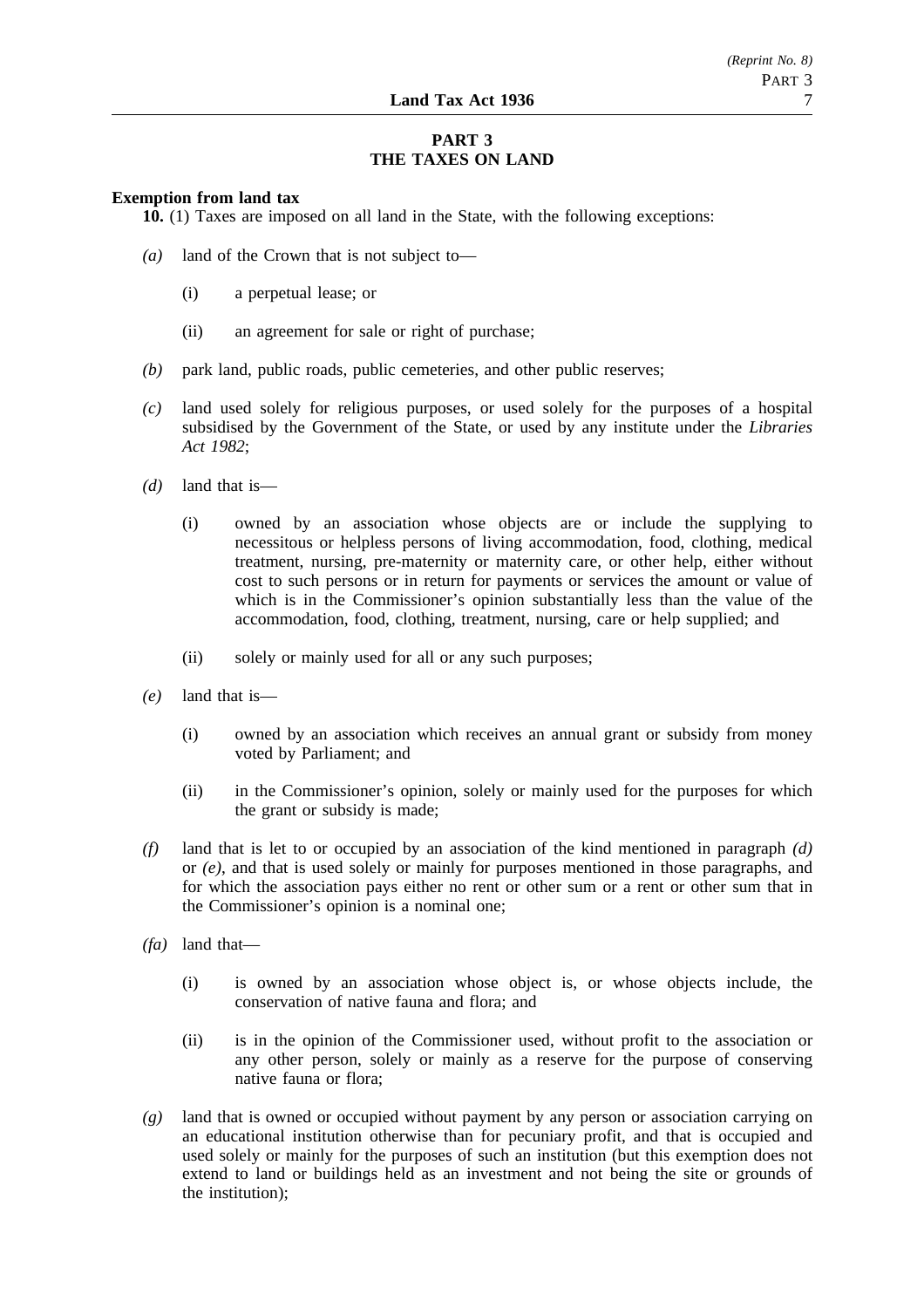- *(h)* land that is owned by—
	- (i) a municipal or district council; or
	- (ii) a controlling authority established under Part 19 of the *Local Government Act 1934*; or
	- (iii) the Renmark Irrigation Trust;
- *(i)* land that is owned by an association that is established for a charitable, educational, benevolent, religious or philanthropic purpose (whether or not the purpose is charitable within the meaning of any rule of law) and is declared by the Commissioner to be exempt from land tax on the ground—
	- (i) that the land is or is intended to be used wholly or mainly for that purpose; or
	- (ii) that the whole of the net income (if any) from the land is or will be used in furtherance of that purpose;
- *(ia)* land that is owned by—
	- (i) an association that holds the land wholly or mainly for the purpose of playing cricket, football, tennis, golf or bowling or other athletic sports or exercises; or
	- (ii) an association that holds the land wholly or mainly for the purpose of horse racing, trotting, dog racing, motor racing or other similar contests; or
	- (iii) an association of ex-servicemen or of dependants of ex-servicemen that holds the land for the social or recreational purposes of its members; or
	- (iv) an association of employers or employees, registered under a law of the Commonwealth or of the State relating to industrial conciliation and arbitration that occupies the land for the purposes of the association; or
	- (v) an association that holds the land wholly or mainly for the recreation of the local community; or
	- (vi) an association that holds the land for the purpose of agricultural shows, and exhibitions of a similar nature; or
	- (vii) an association that holds the land for the purpose of preserving buildings or objects of historical value on the land; or
	- (viii) a prescribed association or an association of a prescribed kind,

and is declared by the Commissioner to be exempt from land tax on the ground that the whole of the net income (if any) from the land is used in furtherance of the objects of the association and not for securing a pecuniary profit for the association or any of its members;

- *(j)* land used for primary production;
- *(k)* land that is owned by a prescribed body and used for the benefit of the Aboriginal people;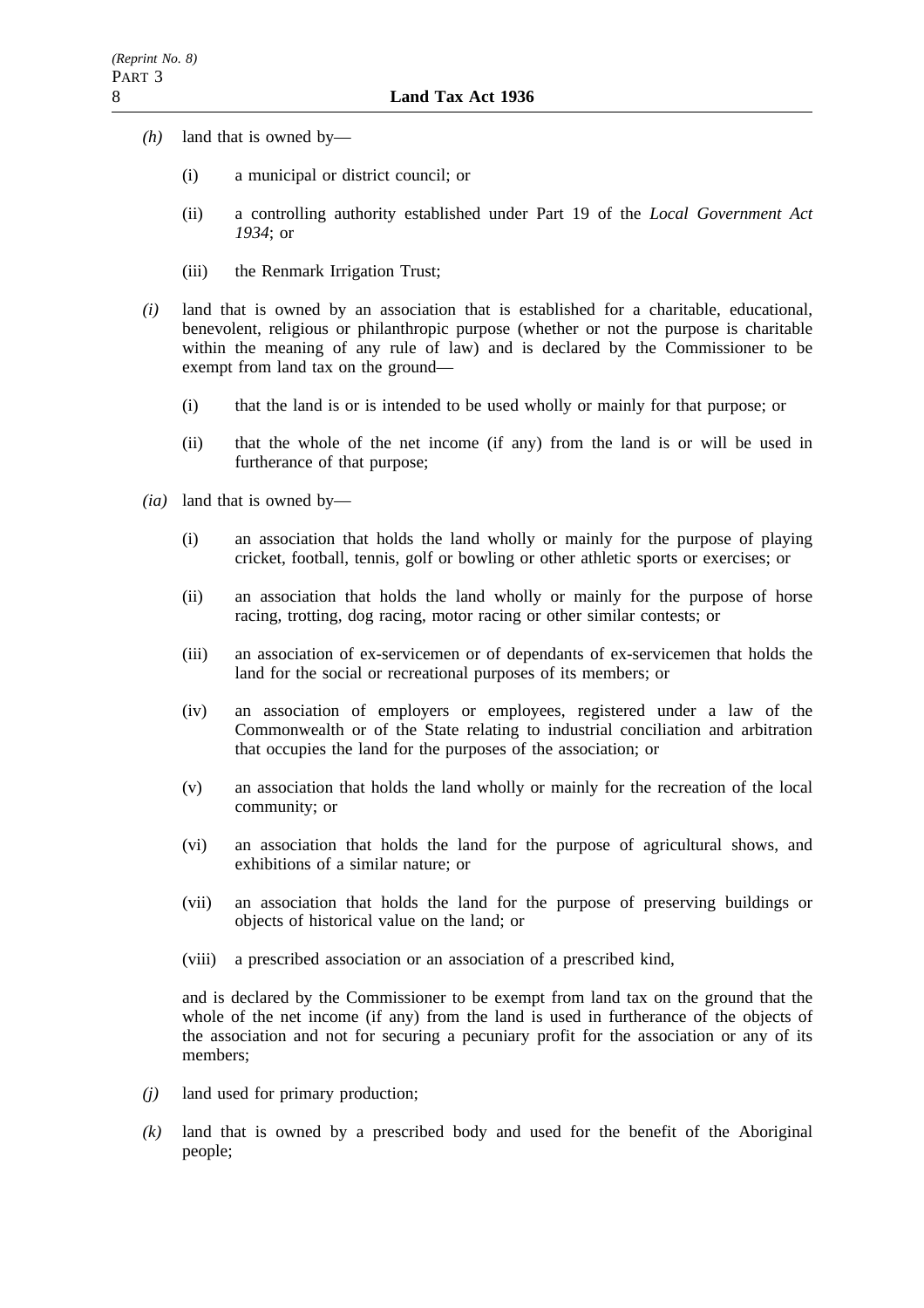*(l)* land that is exempt from land tax under section 10A.

(2) The taxes so imposed will be raised and levied pursuant to this Act in aid of the General Revenue of the State for every financial year.

(3) The taxes so imposed for a particular financial year will, subject to this Act, be calculated as at midnight on the thirtieth day of June immediately preceding that financial year on the basis of circumstances then existing.

(4) Land of the Crown, subject to any agreement for sale or right of purchase, is liable to taxation, whether that agreement or right is absolute or conditional, and whether it is capable of completion or exercise immediately or at any future time.

(5) Nothing in this Act interferes with any exemption, by special legislation, of land from taxation.

### **Exemption of certain residential land from land tax**

**10A.** (1) Land is exempt from land tax under this section if—

- *(a)* proper grounds exist for exempting the land from land tax; and
- *(b)* the land has been exempted from land tax in pursuance of this section and the exemption is, for the time being, in force.

(2) Where proper grounds exist upon which that land may be exempted from land tax in pursuance of this section an owner of the land may apply to the Commissioner for an exemption in respect of that land.

(3) A person shall not make any false or misleading statement or representation in an application made, or purporting to be made, under this section.

Penalty: \$1 000 or imprisonment for 3 months.

(4) The Commissioner may, if satisfied that proper grounds exist for doing so, exempt land from land tax (whether or not an application for exemption has been made).

(5) The Commissioner must, on exempting land from land tax under this section, give notice in writing to an owner of the land setting out the grounds on which the exemption is made.

- (6) Where—
- *(a)* a notice of exemption under subsection (5) contains a statement purporting to be—
	- (i) a statement of fact; and
	- (ii) a ground on which the exemption is made; and
- *(b)* the statement is inaccurate in any respect,

the owner to whom notice of the exemption was given shall, within 21 days after the date of receipt of the notice, notify the Commissioner of the inaccuracy.

Penalty: \$500.

Expiation fee: Division 9 fee.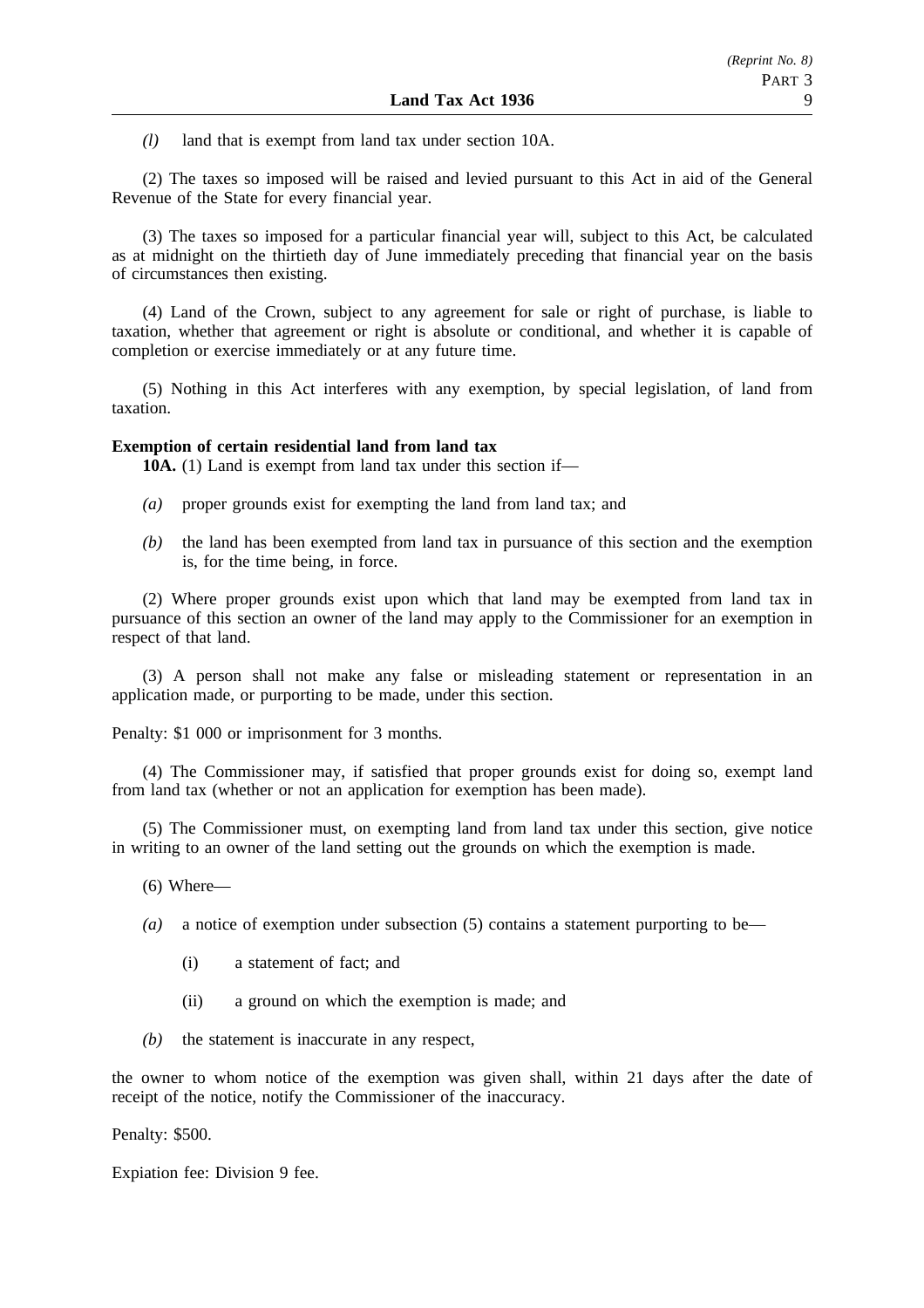(7) Where—

- *(a)* land has been exempted from land tax in pursuance of this section; and
- *(b)* in the opinion of the Commissioner, proper grounds for the exemption do not, or have ceased to, exist,

the Commissioner may revoke the exemption.

(8) Where land has been exempted from land tax in pursuance of this section, and proper grounds for the exemption cease to exist, the owner of the land shall forthwith inform the Commissioner in writing of that fact and (whether or not the Commissioner is so informed and whether or not the exemption is revoked) the land will cease to be exempt from land tax.

(9) If an owner of land fails to comply with subsection (8), the owner is guilty of an offence.

Penalty: \$500.

Expiation fee: Division 9 fee.

(10) An exemption granted in pursuance of this section is effective from a day (which may be antecedent or subsequent to the day on which it was granted) determined by the Commissioner.

(11) For the purposes of this section, proper grounds for exempting land from land tax exist if—

- *(a)* the land is owned by—
	- (i) a natural person for whom the land constitutes his or her principal place of residence (whether or not he or she is the sole owner of the land); or

\*\*\*\*\*\*\*\*\*\*

- (iii) a person entitled to the benefit of this section pursuant to subsection (12a); and
- *(b)* the criteria for the time being in force under subsection (13) are satisfied.

\*\*\*\*\*\*\*\*\*\*

(12a) The owner of land comprising a retirement village is entitled to the benefit of this section in respect of so much of the land as consists of—

- *(a)* a residential unit occupied, pursuant to a residence contract, by a natural person (alone or with any other person) as his or her principal place of residence; or
- *(b)* the land appurtenant to any such unit; or
- *(c)* a facility provided pursuant to the retirement village scheme for the exclusive use of the residents (and their guests).

(13) The Governor may, by regulation, determine criteria for the purposes of subsection (11)*(b)*.

(14) A notice under this section may be given personally or by post.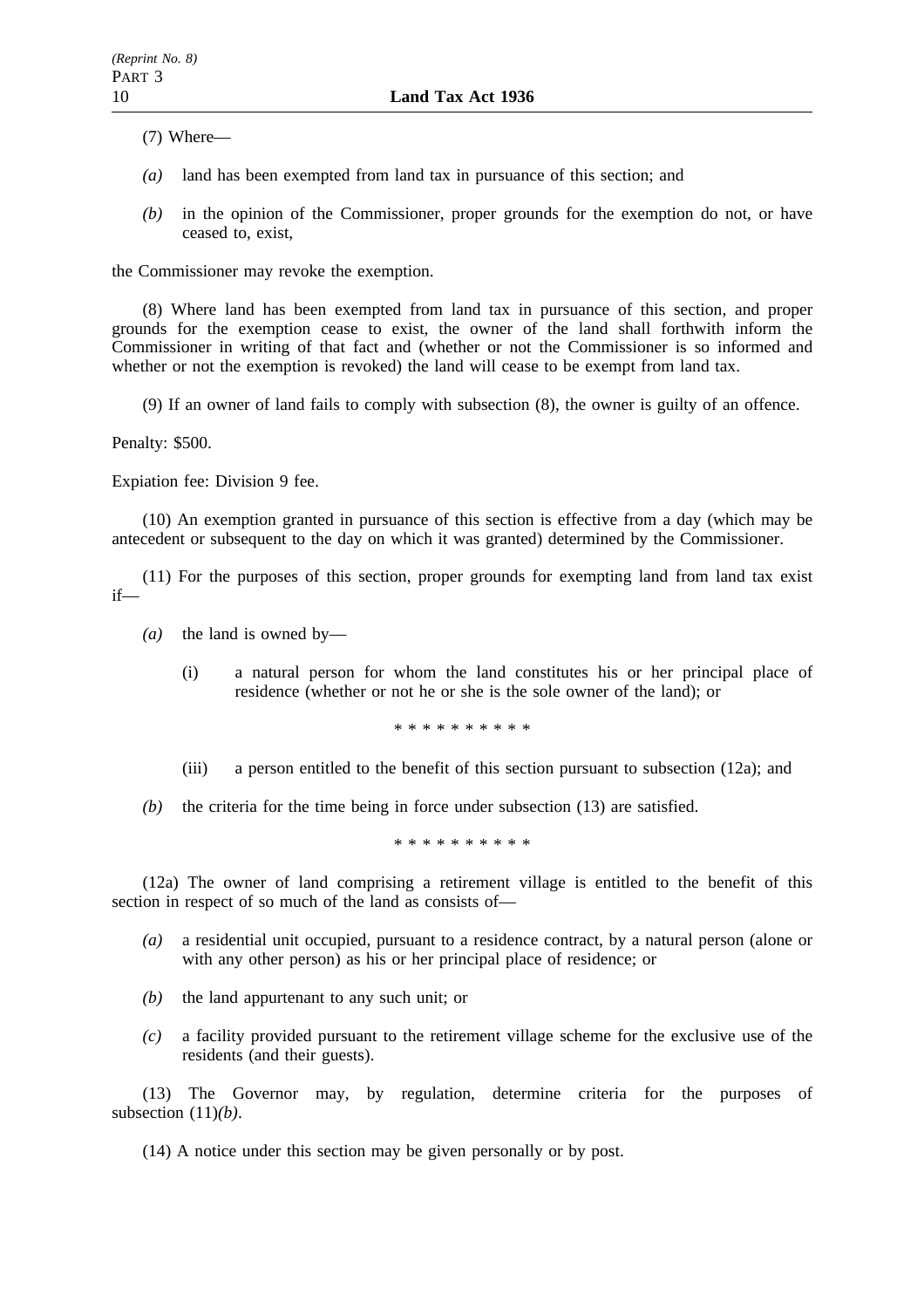(15) Where an owner of land contravenes or fails to comply with a provision of this section, and, in consequence, land tax is not assessed in respect of that land during a financial year for which land tax is payable upon the land, the Commissioner may assess the land tax upon the land for that financial year at a rate not exceeding double the rate that would otherwise have been applicable.

### **Assessment of tax against land divided by a community or strata plan**

**10B.** (1) Where land is divided by a primary, secondary or tertiary plan of community division under the *Community Titles Act 1996*—

- *(a)* in the case of the division of land by a primary plan—land tax will be assessed against the primary lots that are not divided by a secondary plan and against a development lot or lots (if any);
- *(b)* in the case of the division of land by a secondary plan—land tax will be assessed against the secondary lots that are not divided by a tertiary plan and against the development lot or lots (if any);
- *(c)* in the case of the division of land by a tertiary plan—land tax will be assessed against the tertiary lots and a development lot or lots (if any).

(2) Where land is divided by a primary, secondary or tertiary plan of community division under the *Community Titles Act 1996*—

- *(a)* in the case of the division of land by a primary plan—where the use of the common property or part of it is, in the opinion of the Valuer-General reasonably incidental to the use of one or more of the primary lots, land tax will not be levied against the common property, or that part of it, but the interest in the common property, or that part of it, that attaches to each primary lot will be regarded for the purposes of valuation as part of the lot;
- *(b)* in the case of the division of land by a secondary plan—where the use of the common property or part of it is, in the opinion of the Valuer-General reasonably incidental to the use of one or more of the secondary lots, land tax will not be levied against the common property, or that part of it, but the interest in the common property, or that part of it, (and in the common property of the primary scheme referred to in paragraph *(a)* (if any)) that attaches to each secondary lot will be regarded for the purposes of valuation as part of the lot;
- *(c)* in the case of the division of land by a tertiary plan—where the use of the common property or part of it is, in the opinion of the Valuer-General reasonably incidental to the use of one or more of the tertiary lots, land tax will not be levied against the common property, or that part of it, but the interest in the common property, or that part of it, (and in the common property of the primary and secondary schemes referred to in paragraphs *(a)* and *(b)* (if any)) that attaches to each tertiary lot will be regarded for the purposes of valuation as part of the lot.

(3) Where land is divided by a primary, secondary or tertiary plan of community division under the *Community Titles Act 1996* and the use of the common property or any part of it is not, in the opinion of the Valuer-General reasonably incidental to the use of any of the community lots, land tax will be levied against the common property or that part of it and the relevant community corporation is liable for the tax as though it were the owner of the common property.

(4) Where land is divided by a strata plan under the *Strata Titles Act 1988*, land tax will be assessed against the strata units but not against the common property.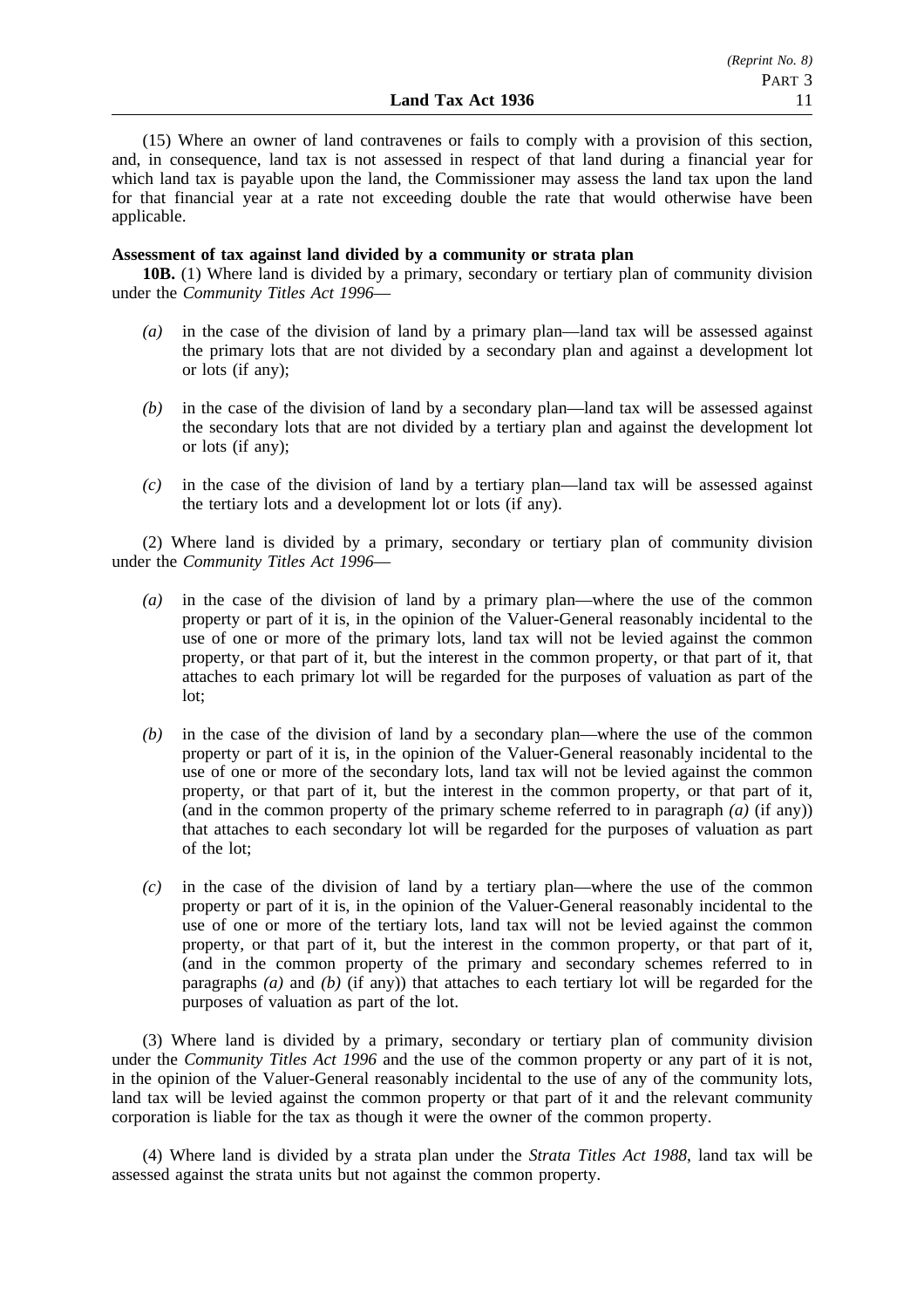#### **Taxable value of land**

**11.** (1) Subject to this Act, the site value of land is its taxable value.

(2) Land tax in respect of a particular financial year is calculated on the basis of determinations of site value in force under the *Valuation of Land Act 1971* as at midnight on the thirtieth day of June immediately preceding the commencement of that financial year (whether the determination is actually made before, on or after that date).

(3) Where a determination of site value as in force at the date referred to in subsection (2) is corrected or amended under the *Valuation of Land Act 1971* (whether in pursuance of an objection, review or appeal or otherwise), the determination of site value, as corrected or amended, must be used for the calculation of land tax.

> \*\*\*\*\*\*\*\*\*\* \*\*\*\*\*\*\*\*\*\*

#### **Scale of land tax**

**12.** (1) Land tax is calculated on the basis of the taxable value of the land in accordance with the following table:

| Taxable value of land                             | Amount of tax                                                                        |  |  |  |
|---------------------------------------------------|--------------------------------------------------------------------------------------|--|--|--|
| Not exceeding \$50 000                            | Nil                                                                                  |  |  |  |
| Exceeding \$50 000 but not exceeding \$300 000    | \$0.35 for every \$100 or fractional part of \$100<br>over \$50 000.                 |  |  |  |
| Exceeding \$300 000 but not exceeding \$1 million | \$875 plus \$1.65 for every \$100 or fractional<br>part of \$100 over \$300 000.     |  |  |  |
| Exceeding \$1 million                             | \$12 425 plus \$3.70 for every \$100 or fractional<br>part of \$100 over \$1 million |  |  |  |
| * * * * * * * * * *                               |                                                                                      |  |  |  |

(3) Except as otherwise provided by this Act, land tax is calculated on the basis of the aggregate taxable value of all land owned by the taxpayer.

(4) Where a taxpayer is liable to pay land tax in respect of land included in more than one land tax assessment, the land tax is (subject to any additional levy that affects portion only of that land) apportioned to and chargeable on the land included in the various assessments in the proportions that the taxable value of the land included in each separate assessment bears to the aggregate taxable value of all the land.

> \*\*\*\*\*\*\*\*\*\* \*\*\*\*\*\*\*\*\*\* \*\*\*\*\*\*\*\*\*\*

#### **Defined rural areas**

**12C.** The Governor may, by proclamation—

*(a)* declare any part of the State to be a defined rural area for the purposes of this Act; or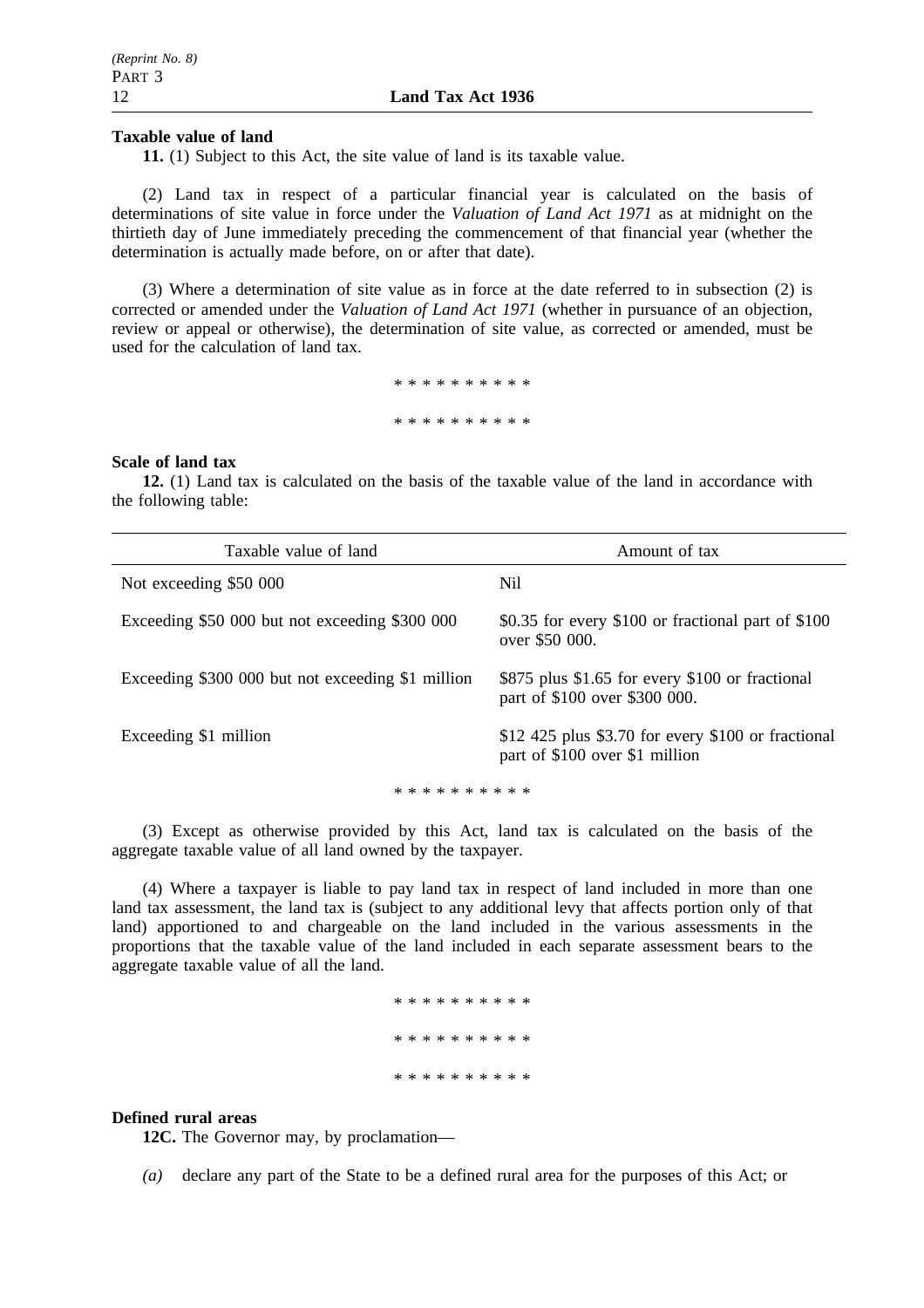*(b)* vary or revoke any such declaration.

### **Defined shack-site areas**

**12D.** (1) The Governor may, by proclamation—

- *(a)* declare any part of the State to be a defined shack-site area for the purposes of this Act; or
- *(b)* vary or revoke any such declaration.

(2) A proclamation under subsection (1) is effective from a day (which may be antecedent or subsequent to the day on which it is made) determined by the Governor.

#### **Minimum tax**

**13.** Where the total amount of land tax payable by any taxpayer in respect of any year would, apart from this section, be less than \$10, no land tax is payable.

> \*\*\*\*\*\*\*\*\*\* \*\*\*\*\*\*\*\*\*\*

### **Tax in cases where there are two or more owners**

**15.** (1) Subject to subsection (1a), where two or more persons are the owners of land, the same amount of land tax is payable in respect of that land as if only one person were the owner.

(1a) Subsection (1) does not affect the operation of any provisions of this Act under which the value of land is aggregated, for the purpose of the assessment of tax, with the value of other land.

> \*\*\*\*\*\*\*\*\*\* \*\*\*\*\*\*\*\*\*\* \*\*\*\*\*\*\*\*\*\*

### **Cases of multiple ownership and aggregation of value**

**15A.** (1) If two or more persons are owners of the same land but not all in the same capacity<sup>1</sup>, the Commissioner may treat all who are owners of the land in one particular capacity (to be decided by the Commissioner) as—

- *(a)* the sole owner or owners of the land; and
- *(b)* the sole taxpayer or taxpayers for the land.

(2) If the Commissioner treats a person or persons as the sole owner or owners of land under subsection (1), the aggregation principle<sup>2</sup> applies as if that person or those persons were the sole owner or owners of the land.

- (3) The aggregation principal<sup>2</sup> is subject to the following qualifications:
- *(a)* if two or more persons are the taxpayers for the same land, the taxable value of the land will not be aggregated with the taxable value of—
	- (i) other land for which one or more, but not all, of those persons is or are the taxpayer or taxpayers; or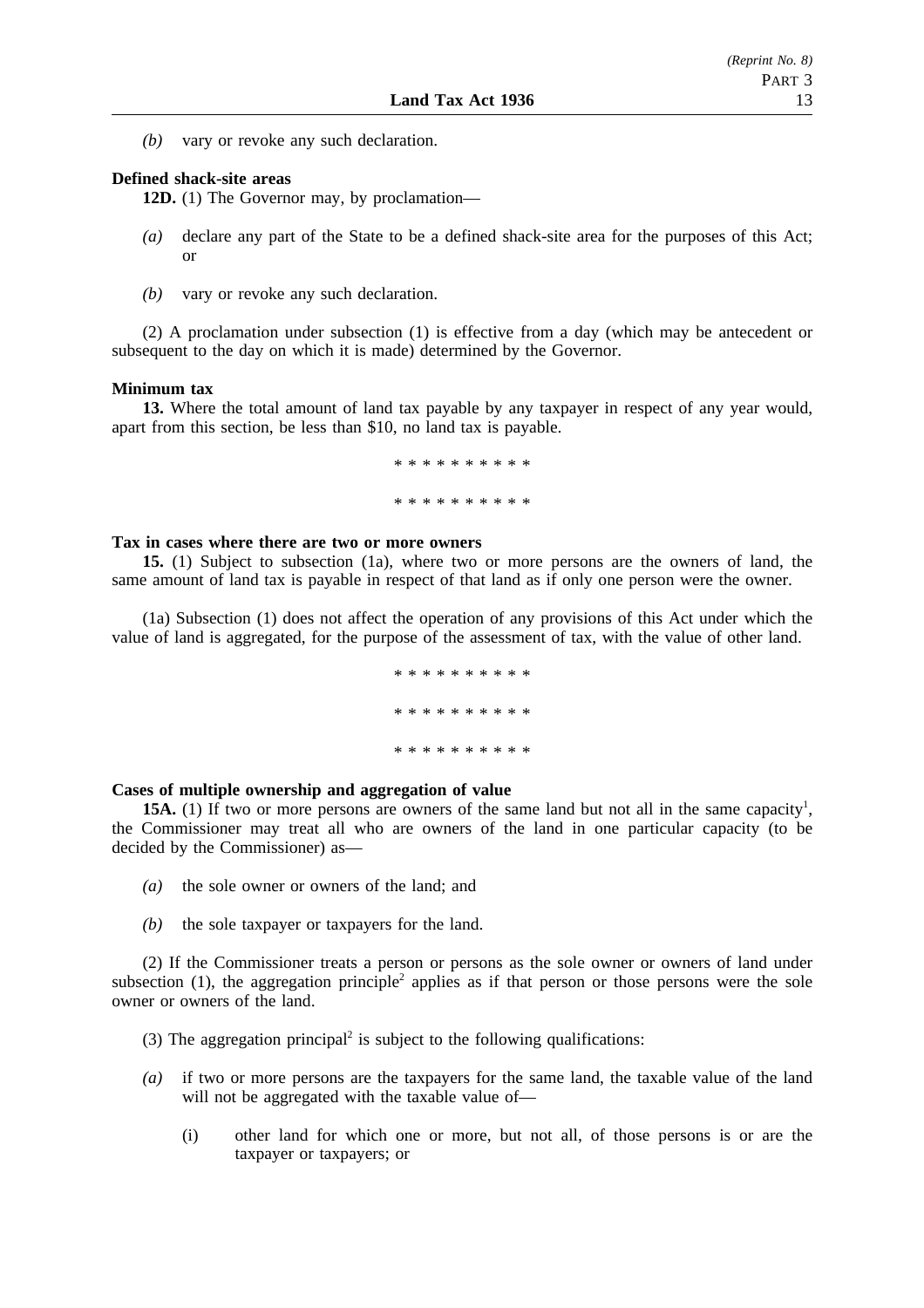- (ii) other land for which one or more of those persons and some other person are the taxpayers;
- *(b)* if land is held on trust (other than a trust arising because of a contract to purchase or acquire an estate or interest in the land), notice of the trust is given as required by regulation, and the trustee is the taxpayer for the land, the taxable value of the land will not be aggregated with the taxable value of other land owned by the same taxpayer unless the other land is held in trust for the same beneficiary.

(4) If two or more trustees own land separately, but subject to the same trust, the Commissioner may treat any one of the trustees as the owner or owners of all the land subject to the trust.

(5) For the purposes of this section, the various capacities in which a person may be the owner of land are as follows:

- *(a)* as legal owner;
- *(b)* as equitable owner;
- *(c)* as prospective owner (*ie.* a person who has entered into a contract to purchase or acquire an estate or interest in the land);
- *(d)* as lessee under a perpetual lease or a shack-site lease;
- *(e)* if the land is in a defined shack-site area—as occupier.

 $1.$  See subsection (5).

<sup>2</sup> *ie*. the principle under which the taxable value of all land owned by the same taxpayer is aggregated for the calculation of land tax—see section 12(3).

> \*\*\*\*\*\*\*\*\*\* \* \* \* \* \* \* \* \* \* \*\*\*\*\*\*\*\*\*\* \*\*\*\*\*\*\*\*\*\*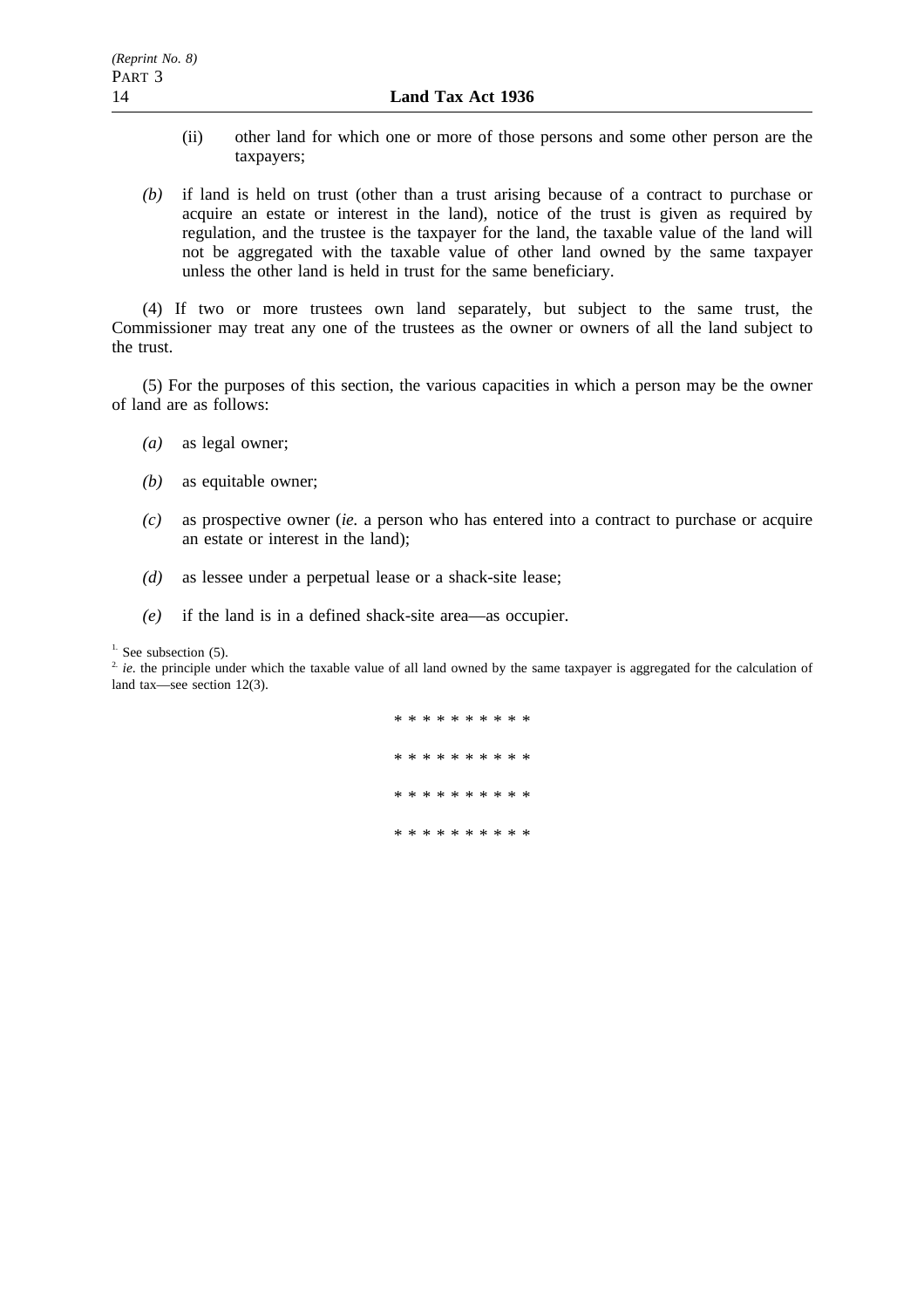## **PART 4 LIABILITY AND DISTRIBUTION OF LIABILITY**



*Liability to Tax*

#### **Liability to land tax**

**31.** Subject to this Act, an owner of land is liable for land tax levied in respect of that land.

### **Change of ownership**

**32.** (1) Subject to this Act, no land and no person assessed for land tax is relieved of a charge or liability for land tax in respect of a particular financial year by reason of a change in the ownership of the land, or any other event, occurring after the commencement of the financial year.

(2) The Commissioner may refuse to recognise any change in the ownership of any land until the amount of the tax on that land, together with fines and interest (if any), have been paid.

(3) The Commissioner may refuse to recognise any change in the ownership of any land where notice of that change of ownership has not been given as required by the regulations.

(4) Where the Commissioner refuses to recognise a change in the ownership of any land, the person who is recognised by the Commissioner as the owner of the land remains the taxpayer in respect of the land.

#### **Taxpayers representative capacity**

**33.** (1) Subject to this Act, the following are taxpayers in their representative capacity:

- *(a)* an agent of a person permanently or temporarily absent from the State;
- *(b)* a trustee, executor, administrator, guardian, manager or receiver.

(2) Subject to this Act, a person who is a taxpayer in a representative capacity is, in respect of land that is held or managed by the person in that capacity, liable under this Act as if that person were the beneficial owner of the land.

### *Distribution of Burden of Taxation*

### **Liability for tax to be joint and several**

**34.** Where there are two or more taxpayers in respect of the same land, they are jointly and severally liable to pay land tax in respect of that land.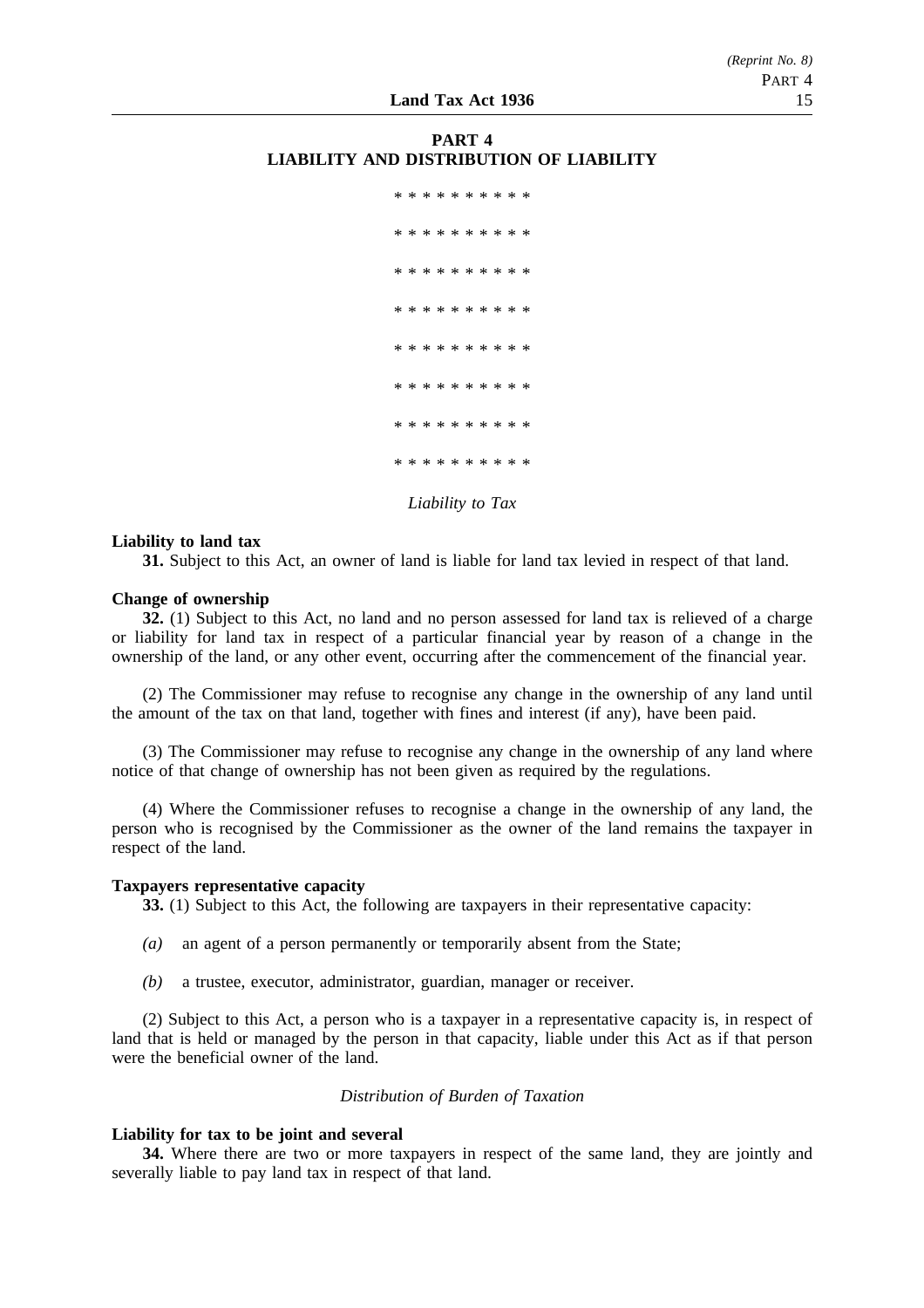### **Distribution of burden**

**35.** (1) The burden of the land tax will be distributed between the taxpayers in the relative proportions of the value of their interests in the land taxed.

(2) A taxpayer who has paid land tax in respect of land is entitled to recover from every other taxpayer in respect of the same land a proper proportion of the amount paid.

> \*\*\*\*\*\*\*\*\*\* \*\*\*\*\*\*\*\*\*\*

## **Indemnity to taxpayer in representative capacity**

**40.** A taxpayer who pays tax in a representative capacity is entitled—

- *(a)* to recover the amount paid from those beneficially entitled to the land; or
- *(b)* to retain the amount of the payment from money that comes into his or her hands in the representative capacity.

\*\*\*\*\*\*\*\*\*\*

### **Contracts, etc., to evade land tax**

**42.** (1) Where a contract, agreement or arrangement entered into in writing or verbally (whether before or after the commencement of the *Land Tax Act Amendment Act 1977*) has or purports to have the purpose (whether as the main or a subsidiary purpose) of in any way directly or indirectly—

- *(a)* altering the incidence of land tax; or
- *(b)* relieving any person from liability to pay land tax, or reducing any such liability; or
- *(c)* defeating, evading or avoiding any obligation or liability imposed by this Act,

the Commissioner may, by notice in writing given personally or by post to the parties treat that contract, agreement or arrangement as void for the purposes of this Act.

(2) Where the Commissioner has, in pursuance of this section, treated a contract, agreement or arrangement as void for the purposes of this Act, it will be presumed, in any legal proceedings, in the absence of proof to the contrary, that the purpose of the contract, agreement or arrangement is such as would attract the operation of this section.

\* \* \* \* \* \* \* \* \*

\*\*\*\*\*\*\*\*\*\*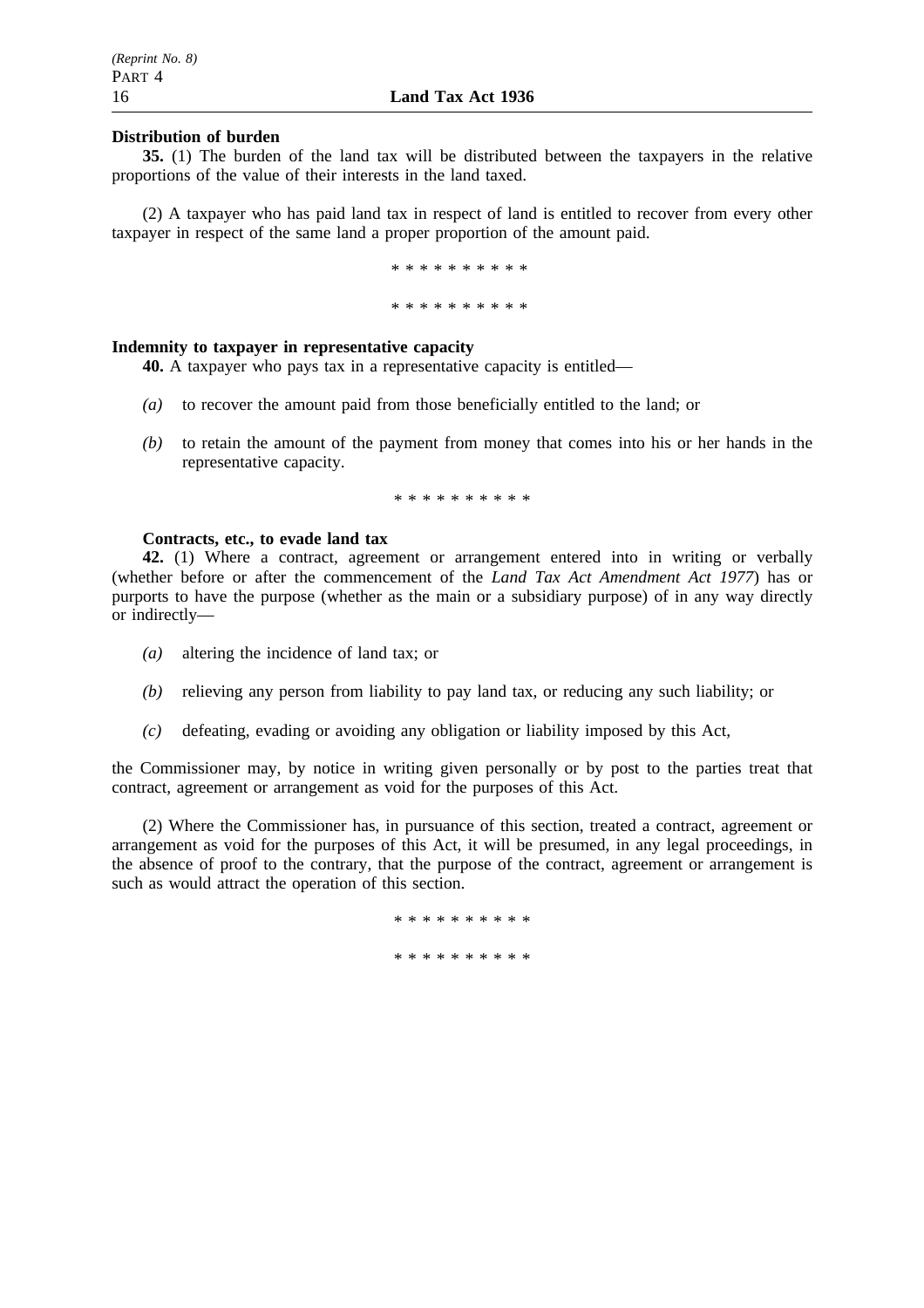# **PART 6 COLLECTION AND RECOVERY OF TAX**

#### *Time for Payment*

### **Time for payment of tax**

**56.** (1) Land tax is due and payable 30 days after the service of a particular notice showing the amount payable.

(2) When the Commissioner has reason to believe that a taxpayer may leave Australia before the tax for which the taxpayer is, or is to be, liable will be due and payable, the tax becomes due and payable on such date as the Commissioner fixes and notifies to the taxpayer.

\*\*\*\*\*\*\*\*\*\*

#### **Request for detailed statement of tax claim**

**56A.** The Commissioner must, upon receipt of a request in writing made by a taxpayer, render a full and detailed statement of the taxpayer's liability to pay the amount of tax shown in a particular notice.

#### **Power of Commissioner to extend time for payment**

**57.** The Commissioner may, if sufficient reason is shown, postpone the day upon which any land tax will become due and payable.

#### **Fines for unpaid land tax**

**58.** (1) If land tax is unpaid after it falls due, the amount of the land tax will be increased by a fine as follows:

- *(a)* if the land tax is unpaid at the expiration of 30 days from the date on which it fell due—by a fine of 5 per cent of the amount in arrears;
- *(b)* if the land tax is unpaid at the expiration of 6 months from the date on which it fell due—by a fine of 10 per cent of the amount of arrears, in addition to the fine specified in paragraph *(a)*;
- *(c)* if the land tax is unpaid at the expiration of 12 months from the date on which it fell due—by a fine of 10 per cent of the amount of arrears, in addition to the fines specified in paragraphs *(a)* and *(b)*.

(2) For the purposes of subsection (1), the amount of any fine under this section increasing unpaid land tax is to be disregarded in determining the amount of land tax in arrears.

(3) The Commissioner may, for any proper reason, remit a fine under this section wholly or in part.

#### **Postponement and remission of tax in cases of hardship**

**58A.** (1) Where the Commissioner is satisfied upon application by a taxpayer that the payment of land tax in respect of any financial year would cause hardship to that taxpayer the Commissioner may postpone the payment of that land tax or any portion of that land tax.

(2) The Commissioner may, if of the opinion that by reason of any change in the financial circumstances of a taxpayer land tax of which payment has been postponed under this section may be paid without hardship, require the taxpayer forthwith to pay the land tax or a portion of it.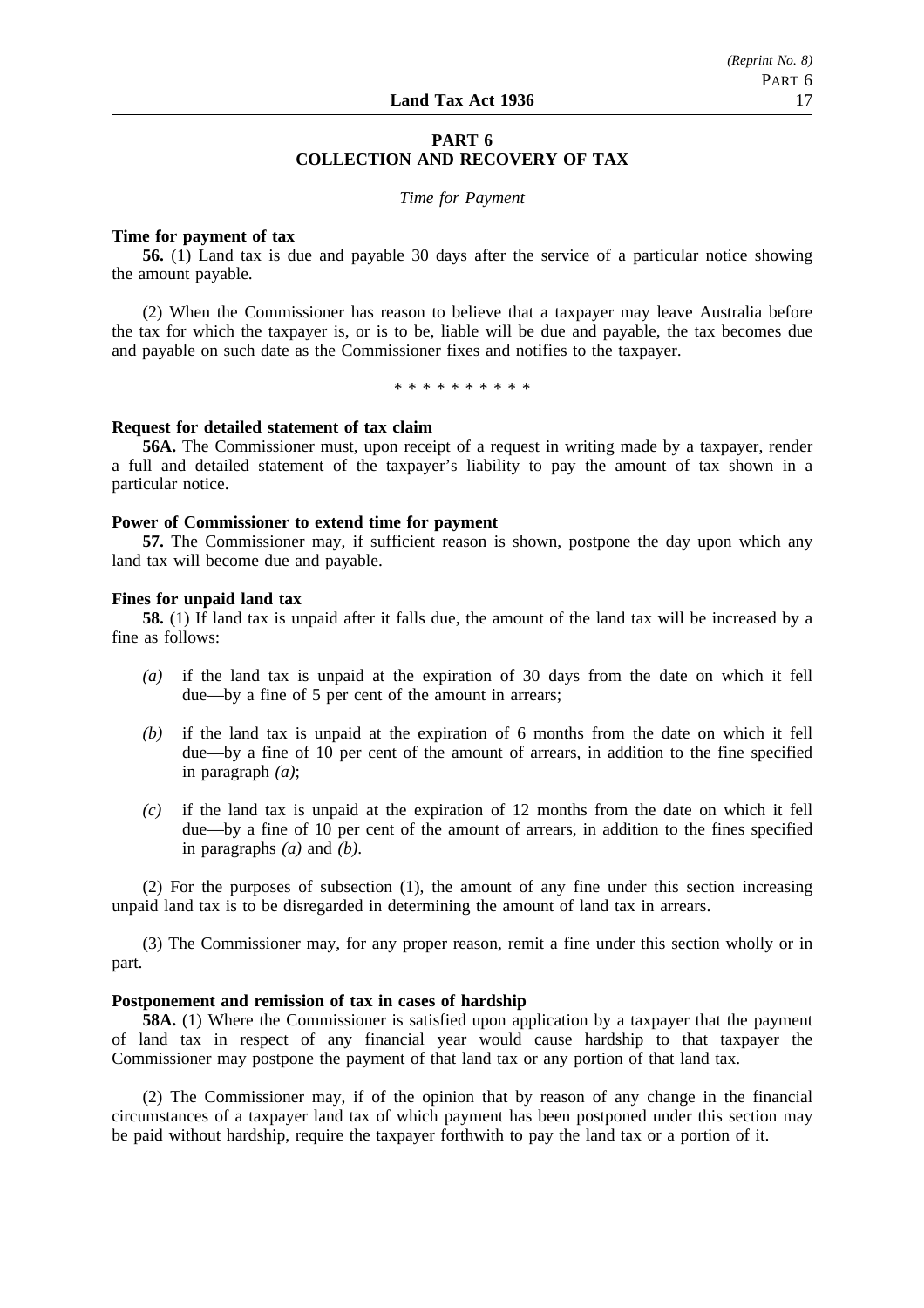(3) Any land tax of which payment has been postponed under this section remains a first charge upon the land taxed and is recoverable forthwith by the Commissioner, in the event of any change in the ownership of the land, from any person liable to pay the tax, and, in the event of the death of the taxpayer, from the personal representatives of the taxpayer.

(4) No penalty for late payment of tax is incurred in respect of any period for which payment of the tax has been postponed.

> \*\*\*\*\*\*\*\*\*\* \*\*\*\*\*\*\*\*\*\*

### *Recovery of Taxes*

### **Recovery of land tax as a debt**

**59.** (1) If tax is in arrears, it may be recovered as a debt due to the Commissioner.

(2) The taking of proceedings for the recovery of tax under subsection (1) does not prevent the Commissioner from proceeding under any other provision of this Act for the recovery of the tax.

(3) If it appears from a valuation roll under the *Valuation of Land Act 1971* that the defendant in proceedings for the recovery of tax under this Act was the owner of the land in respect of which the tax was assessed, it will be presumed in the absence of proof to the contrary that the defendant is liable to pay the tax.

\*\*\*\*\*\*\*\*\*\*

### **Power to collect tax from persons owing money to taxpayer**

**61.** (1) The Commissioner may by notice in writing (a copy of which must be forwarded to the taxpayer to the last place of address known to the Commissioner) require—

- *(a)* any person from whom money is due or may become due to a taxpayer; or
- *(b)* any person who holds, or may subsequently hold, money for or on account of a taxpayer; or
- *(c)* any person who holds or may subsequently hold money on account of some other person for payment to a taxpayer; or
- *(d)* any person having authority from some other person to pay money to a taxpayer,

to pay forthwith, or upon the money becoming due or being held, or within such further time as the Commissioner allows the money or so much of it as is sufficient to pay the land tax due by the taxpayer and the interest and costs (if any) imposed by this Act or any court in respect of any omission or offence against this Act.

(2) A person who fails to comply with a notice under this section is guilty of an offence.

Penalty: \$100.

(3) Where the amount payable by a person to whom a notice under subsection (1) has been given is less than the amount of land tax and interest due by the taxpayer, that person shall pay to the Commissioner in reduction of that tax and interest the amount payable by that person to the taxpayer.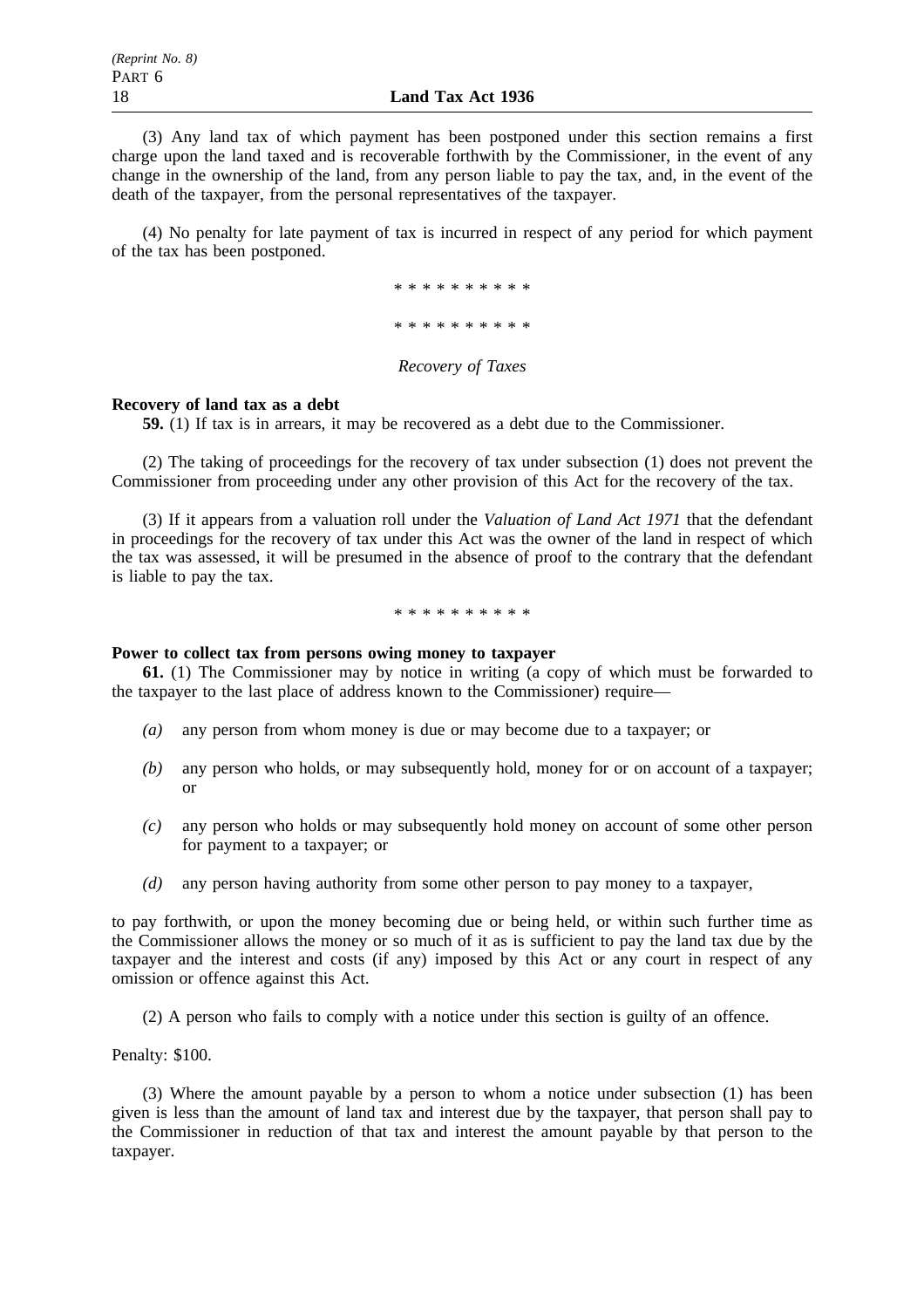(4) A person making a payment under this section is entitled to indemnity from the taxpayer in respect of that payment.

(5) If the land tax and interest are paid before any payment is made under this section, the Commissioner must forthwith give notice of the payment to the person to whom the notice under subsection (1) was given.

#### **Notice of intention to let or sell**

**62.** (1) If land tax is in arrears for six months or more, the Commissioner may have a notice published in the *Gazette*—

- *(a)* specifying the land in respect of which the tax is payable; and
- *(b)* specifying the amount of the tax in arrears; and
- *(c)* stating that if the tax is not paid within three months of the date of the notice the Commissioner will let the land, or apply to the Supreme Court for an order for sale of the land.

(2) If at the expiration of three months from the date of a notice published under subsection (1) any part of the tax remains in arrears the Commissioner may—

- *(a)* let the land; or
- *(b)* apply to the Supreme Court for an order for the sale of the land.
- (3) The Supreme Court may, on an application under subsection  $(2)(b)$ —
- *(a)* make an order for the sale of the land; and
- *(b)* give directions as to how the proceeds of sale are to be dealt with.

(4) Subject to any directions of the Supreme Court under subsection (3), where land is leased or sold in pursuance of this section the proceeds will be applied by the Commissioner towards the payment of the arrears of tax and the costs of proceeding under this section and any surplus must be paid to the person beneficially entitled to the land or, if the land has been sold, to the person who was beneficially entitled to the land prior to the sale.

\*\*\*\*\*\*\*\*\*\*

#### **Transfer of land to the Crown**

**65.** Where land is unencumbered except by a liability to pay land tax, the Commissioner may, on behalf of the Crown, accept a transfer of an estate in fee simple in the land in satisfaction of the liability for land tax.

#### **Land tax to be a first charge on land**

**66.** (1) Subject to this Act, tax is, until payment, a first charge on the land subject to the tax.

(2) Where land tax is levied against the common property, or part of the common property, of a community scheme under the *Community Titles Act 1996*, the tax is not a charge on the common property but is, instead, a first charge on each of the community lots of the community scheme.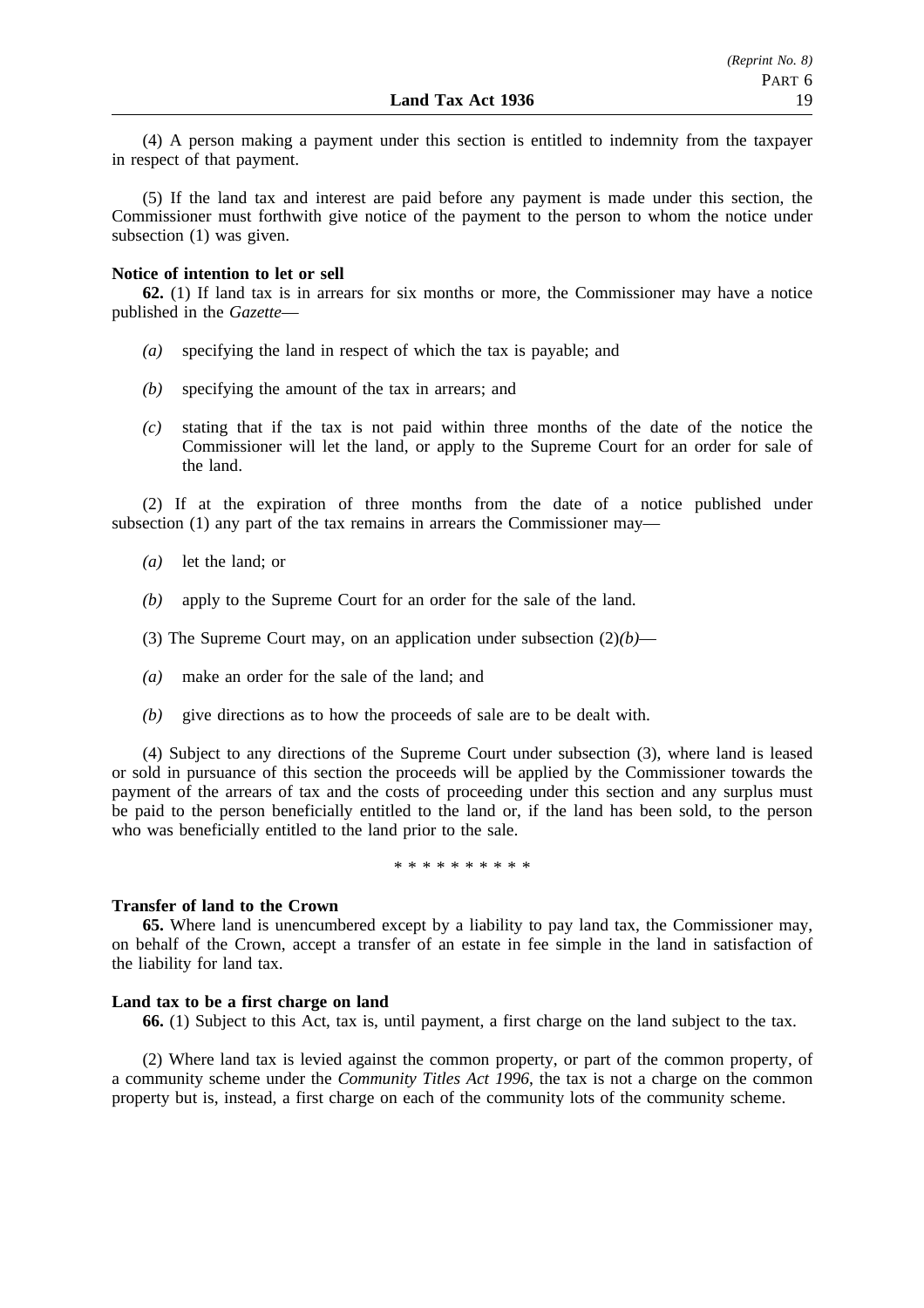### **Certificates in respect of liability to land tax**

**66A.** (1) Upon application by the purchaser of any land, or the purchaser's agent, and payment of the prescribed fee, the Commissioner may issue a certificate showing the amount (if any) of tax that is, or will be, payable under this Act in respect of the land on a specified date ("the relevant date").

(2) Where the Commissioner is unable to calculate exactly the amount referred to in subsection (1), the Commissioner may make an estimate of that amount.

(3) Where the land in respect of which an application is made under this section is only part of the land included in a land tax assessment, the certificate referred to in subsection (1) must relate to the whole of the land comprised in the assessment.

- (4) Where—
- *(a)* the amount (if any) stated in a certificate given under this section is paid within a period specified in the certificate; or
- *(b)* the certificate indicates that no amount is or will be payable,

the purchaser and the purchaser's successors in title are released from any liability to land tax that accrued in respect of the land before the relevant date, and no such liability is or remains a charge upon the land after it becomes vested in the purchaser.

### **No statute of limitation to apply**

**67.** No statute of limitation bars or affects any action or remedy for recovery of tax.

### **Alterations to valuations or assessments of tax**

**68.** (1) The right of the Commissioner to recover tax under this Act is not suspended or delayed by an objection, review or appeal in relation to a valuation under the *Valuation of Land Act 1971* and the Commissioner may recover tax on the assumption that the valuation is correct, but if any alteration to a valuation affecting the amount of land tax payable in respect of any land is made under that Act (whether in consequence of an objection, review or appeal, or otherwise) the Commissioner must refund to the taxpayer any excess tax recovered, or may recover any additional tax, recoverable on the basis of the altered valuation, as arrears.

(2) Subject to this section, the Commissioner may (whether or not an application for amendment of the assessment has been made) amend an assessment of tax by making such alterations or additions as are necessary to ensure its completeness and accuracy.

- (3) An amendment may be made under this section—
- *(a)* where an application by a taxpayer under this section is made within three years after the service of notice of the assessment or an amendment to the assessment and the taxpayer has supplied to the Commissioner within that period or such further period as the Commissioner may allow all information required for the purpose of deciding the application—at any time;
- *(b)* where the Commissioner is of the opinion that a taxpayer has attempted to evade the payment of land tax—at any time;
- *(c)* in any other case—within three years after the service of notice of the assessment or of an amendment to the assessment.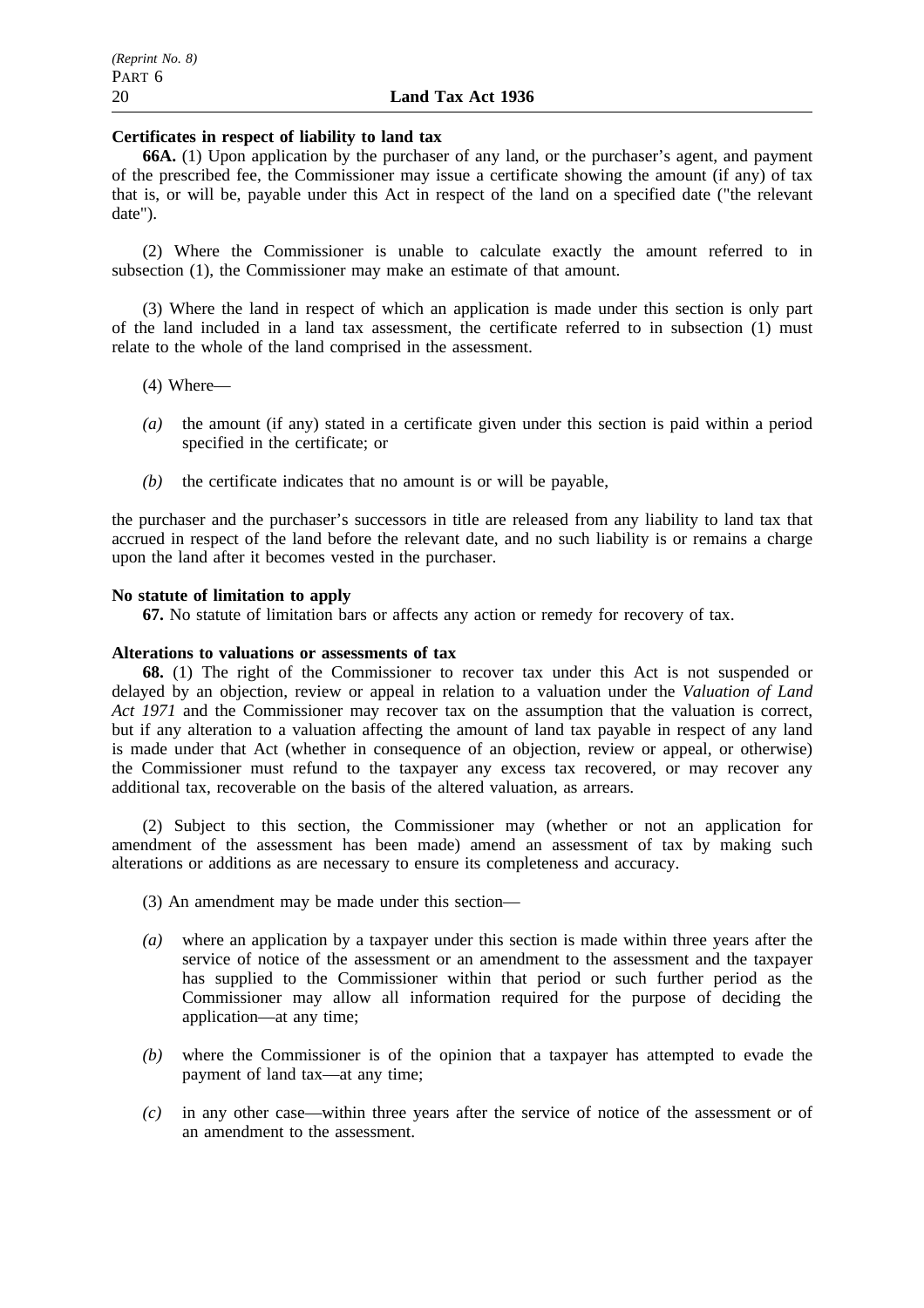(4) Where an amendment to an assessment has been made in accordance with this section and a period of more than three years has elapsed since the service of notice of the original assessment, any further amendment of the assessment must, subject to this section, be limited to the subject matter of the prior amendment.

(5) Where the amendment to an assessment has the effect of imposing any fresh liability, or increasing an existing liability, the taxpayer is liable to pay the difference between the tax (if any) already paid under the assessment and the tax that is to be paid according to assessment as amended.

(6) Where an alteration in an assessment has the effect of reducing the taxpayer's liability the Commissioner must refund any tax overpaid.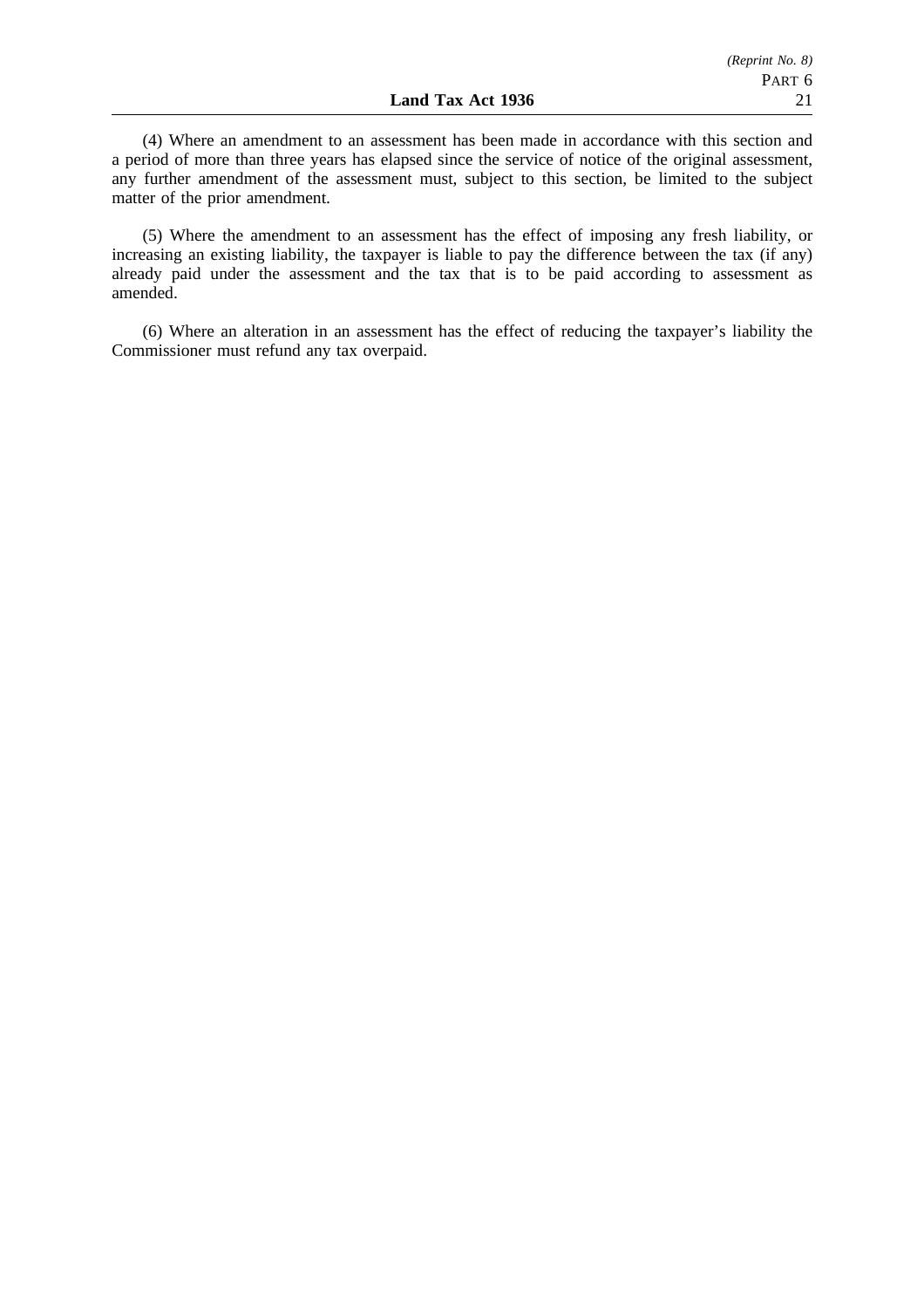## **PART 7 MISCELLANEOUS**

### **Objections**

**68A.** (1) A person who is aggrieved by—

- *(a)* a decision of the Commissioner as to whether land is or is not land used for primary production; or
- *(b)* any decision of the Commissioner under section 10; or
- *(c)* a decision of the Commissioner under section 42 to treat a contract, agreement or arrangement as void for the purposes of this Act,

may, within 30 days after receiving notice of the decision of the Commissioner, lodge with the Treasurer an objection in writing that sets out in detail the grounds of the objection.

- (2) The Treasurer may, after consideration of the grounds of an objection under this section—
- *(a)* uphold the decision of the Commissioner and dismiss the objection; or
- *(b)* reverse or vary the decision of the Commissioner.

(3) A decision of the Treasurer under this section is final and without appeal, and may not be called in question in any legal proceedings.

### **Appeal**

**68B.** (1) Subject to this section, a person who is aggrieved by a decision of the Commissioner, under section 42, to treat a contract, agreement or arrangement as void for the purposes of this Act, may appeal against that decision to a Local Court of Full Jurisdiction.

(2) An appeal under subsection (1) must be instituted within 30 days after the appellant receives notice, either personally or by post, of the decision of the Commissioner.

(3) An appeal under subsection (1) is limited to a decision of the Commissioner which involves a question of law.

(4) In any appeal under subsection (1), the Local Court may—

- *(a)* dismiss the appeal;
- *(b)* reverse or vary the decision appealed against;
- *(c)* make any order as to costs or any other matter that the justice of the case requires.

(5) A decision of the Local Court under this section is final and without appeal and may not be called into question in any legal proceedings.

#### **Tax recoverable**

**68C.** (1) The right of the Commissioner to recover any land tax under this Act is not suspended or delayed by an objection or appeal under this Act.

(2) Where the amount of any land tax is reduced or increased in consequence of an objection or appeal under this Act, the Commissioner must refund to the taxpayer any excess paid, or may recover from the taxpayer any additional tax payable, as the case may require.

\*\*\*\*\*\*\*\*\*\*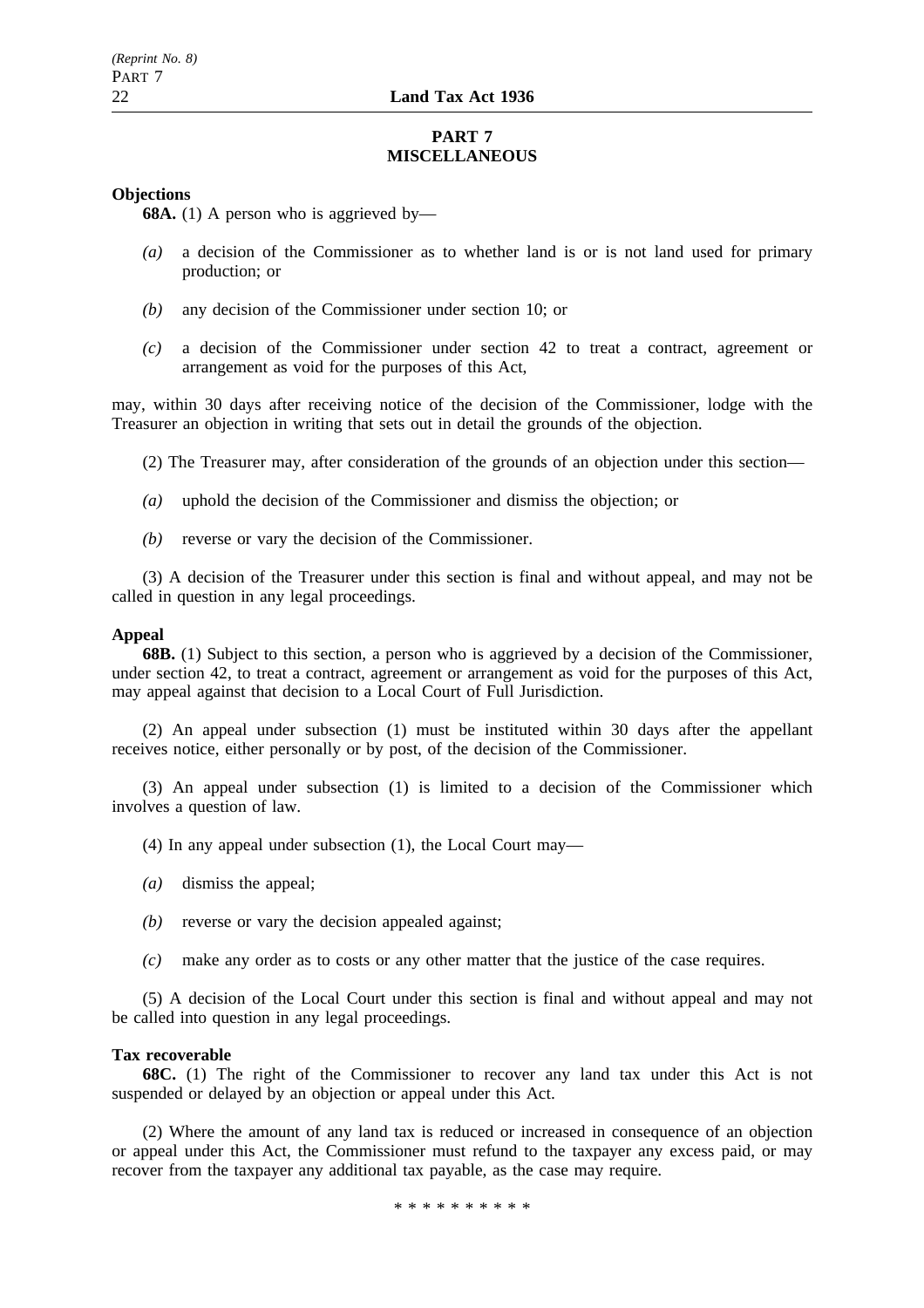### **Powers of inspection and inquiry**

**73.** (1) The Commissioner or a member of the Commissioner's staff may, for the purposes of this Act—

- *(a)* enter premises and inspect and take extracts from, or make copies of, any documents in the premises that appear relevant to the assessment of land tax;
- *(b)* require the occupier of any land to disclose the name of the owner of the land.

(2) A person who—

- *(a)* hinders the Commissioner or a member of the Commissioner's staff in the exercise of powers conferred by subsection (1); or
- *(b)* refuses or fails to disclose the name of the owner of land or intentionally gives an incorrect name when required to disclose the name under subsection (1),

is guilty of an offence.

Penalty: \$200.

#### **Commissioner may cause a person to be examined before a local court**

**74.** (1) A local court constituted of a magistrate may, on the application of the Commissioner, summon a person—

- *(a)* to appear for examination before the court on a question relevant to the administration of this Act; or
- *(b)* to produce any documents before the court.

(2) A person summoned to appear for examination under subsection  $(1)(a)$  is liable to answer all questions relevant to the matter under investigation put by or on behalf of the Commissioner.

\*\*\*\*\*\*\*\*\*\*

(4) Any person who wilfully gives false evidence on being examined under this section is guilty of perjury.

(5) The proceedings under this section must be conducted privately.

#### **Inspection and production of documents**

**74A.** A power to inspect or require production of a document includes, in relation to a record of information that is accessible only through the use of a computer or other device, power to produce or require production of the information in an understandable form through the use of that computer or other device.

#### **Evidence**

**75.** (1) The production of the *Gazette* containing—

- *(a)* a notice purporting to be published by the Commissioner under this Act; or
- *(b)* a notice of the appointment of an officer under this Act,

is conclusive evidence of that publication or appointment.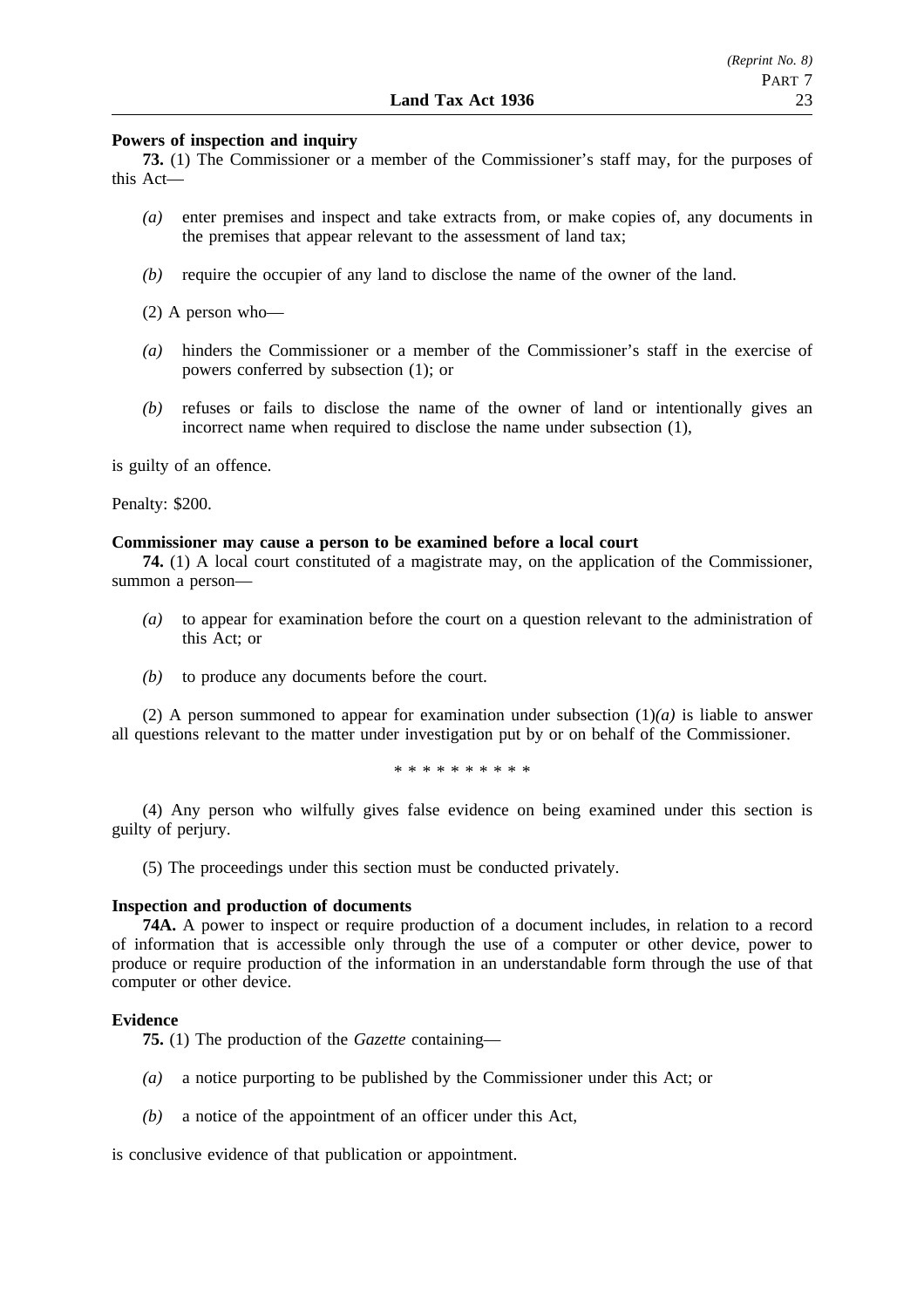(2) In any proceedings for the recovery of tax, an apparently genuine document purporting to be under the hand of the Commissioner and to certify that—

- *(a)* the Commissioner is satisfied that a notice in specified terms showing the amount of tax payable by the defendant was posted to the defendant at a specified address; and
- *(b)* in the ordinary course of post the notice would have reached the address to which it was posted on or before a specified day,

is conclusive evidence of the service of the notice on the defendant on the day so specified unless the defendant proves—

- *(c)* that the notice was sent to an incorrect address; and
- $(d)$  that—
	- (i) the Commissioner had notice of the correct address; or
	- (ii) the fact that the Commissioner did not have notice of the correct address was not attributable to any wrongful act or omission on the defendant's part.

#### **Summary procedure**

**76.** The offences constituted by this Act are summary offences.

### **Prosecution may be commenced within three years**

**77.** A prosecution for any offence against this Act may be commenced at any time within three years after the date on which the offence is alleged to have been committed.

\*\*\*\*\*\*\*\*\*\*

### **Regulations**

**80.** (1) The Governor may make regulations for the purposes of this Act.

(2) Any such regulation may impose a penalty not exceeding \$100 for breach of a regulation.

\*\*\*\*\*\*\*\*\*\* \*\*\*\*\*\*\*\*\*\*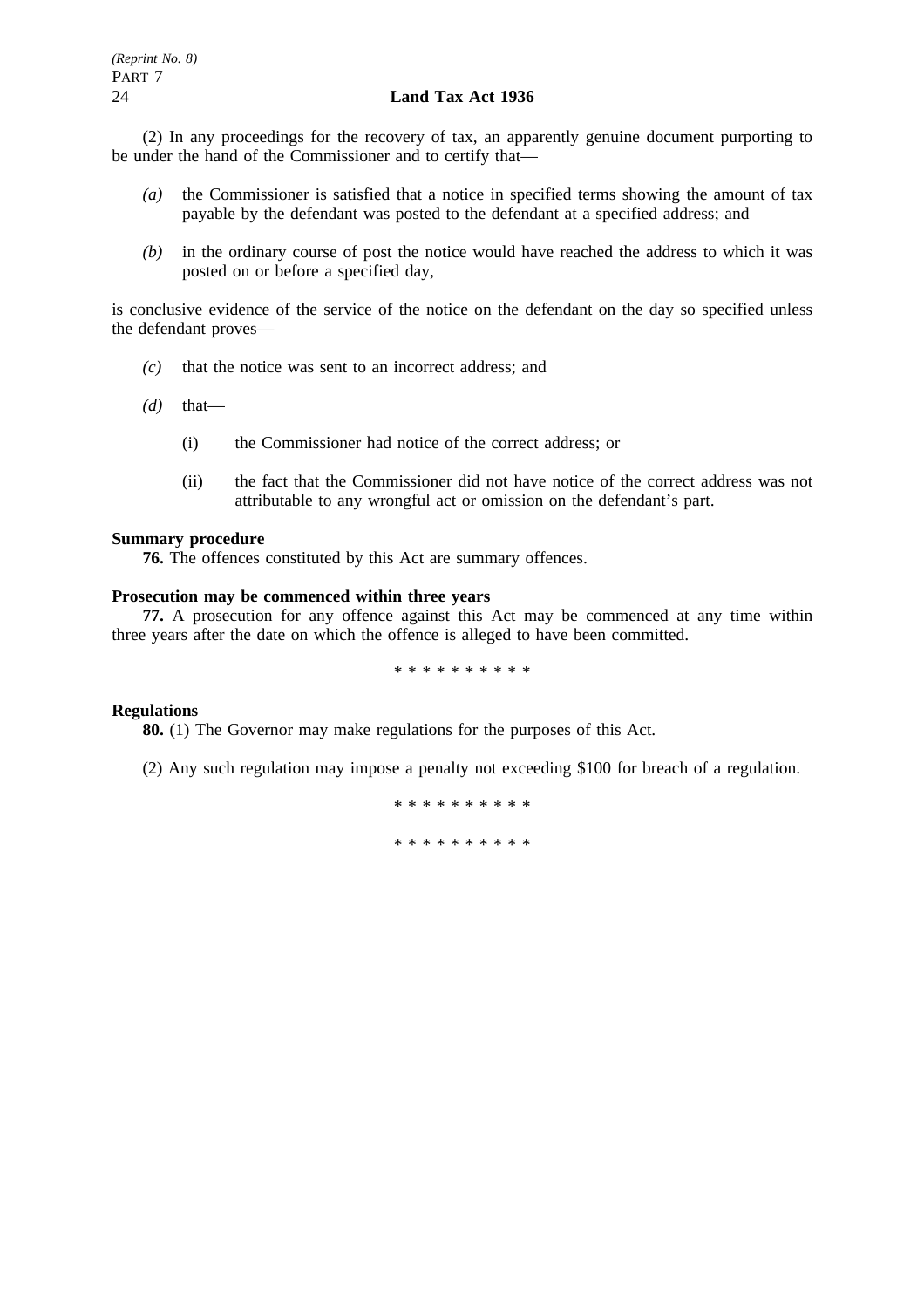## **APPENDIX 1**

#### **LEGISLATIVE HISTORY**

#### **Repeals**

The *Land Tax Act 1936* repealed the following Acts:

*Taxation Act 1927 Taxation Amendment Act 1927 Taxation Act Amendment Act 1929 Taxation Act 1930 Land Tax Act 1931 Taxation Act 1933 Taxation Act 1934 Taxation Act 1935*

#### **Legislative History**

Legislative history prior to 3 February 1976 appears in marginal notes and footnotes included in the consolidation of this Act contained in Volume 5 of The Public General Acts of South Australia 1837-1975 at page 575.

Certain textual alterations were made to this Act by the Commissioner of Statute Revision when preparing the reprint of the Act that incorporated all amendments in force as at 18 May 1987. A schedule of these alterations was laid before Parliament on 6 August 1987.

Legislative history since 3 February (**entries in bold type indicate amendments incorporated since the last reprint**) is as follows:

Section 1: amended by 62, 1986, s. 7 (Sched.)<br>Sections 2 and 3: The section of the section of the section of the section of the section of the section of the section of the section of the section of the section of the sect

repealed by  $62$ , 1986, s. 7 (Sched.) Section 4(1): amended by 62, 1986, s. 7 (Sched.) definition of "aggregation principle" inserted by 63, 1994, s. 3 definition of "business of primary production" amended by 79, 1982, s. 3; definition of "the Commissioner" substituted by 62, 1986, s. 7 (Sched.) definition of "contribution" repealed by 62, 1986, s. 7 (Sched.) definition of "contributor" repealed by 62, 1986, s. 7 (Sched.) definition of "declared rural land" substituted by 41, 1976, s. 3; repealed by 29, 1981, s. 9(a) definition of "defined shack-site areas" inserted by 50, 1992, s. 3(a) definition of "determination of unimproved value" repealed and definition of "determination of site value" inserted in its place by 29, 1981, s. 9(b) definition of "document" inserted by 70, 1995, s. 3(a) definition of "improvements" repealed by 29, 1981, s. 9(c) definition of "liquidator" amended by 62, 1986, s. 7 (Sched.) definition of "the metropolitan area" substituted by 80, 1983, s. 3; repealed by 44, 1990, s. 3 definition of "owner" amended by 62, 1986, s. 7 (Sched.); 48, 1989, s. 3(a), (b); 50, 1992, s. 3(b), (c) definition of "particular notice" amended by 62, 1986, s. 7 (Sched.) definition of "regulation" deleted in pursuance of the *Acts Republication Act 1967* definition of "retirement village" inserted by 72, 1987, s. 3 definition of "returns" amended by 62, 1986, s. 7 (Sched.) definition of "shack site lease" inserted by 48, 1989, s. 3(c) definition of "site improvements" repealed and definition of "site value" inserted in its place by 29, 1981, s. 9(d) definition of "Treasurer" repealed by 62, 1986, s. 7 (Sched.) definition of "unimproved value" repealed by 29, 1981, s. 9(e) Section 4(2):<br>
Section 4A:<br>
Section 4A:<br>
Section 4A:<br>
Section 4A:<br>
Section 4A: substituted by  $62$ , 1986, s. 7 (Sched.) Section 6: repealed by 62, 1986, s. 7 (Sched.) Section 7: substituted by 2, 1987, s. 4<br>Section 7A: substituted by 2, 1987, s. 4 inserted by  $2$ , 1987, s. 4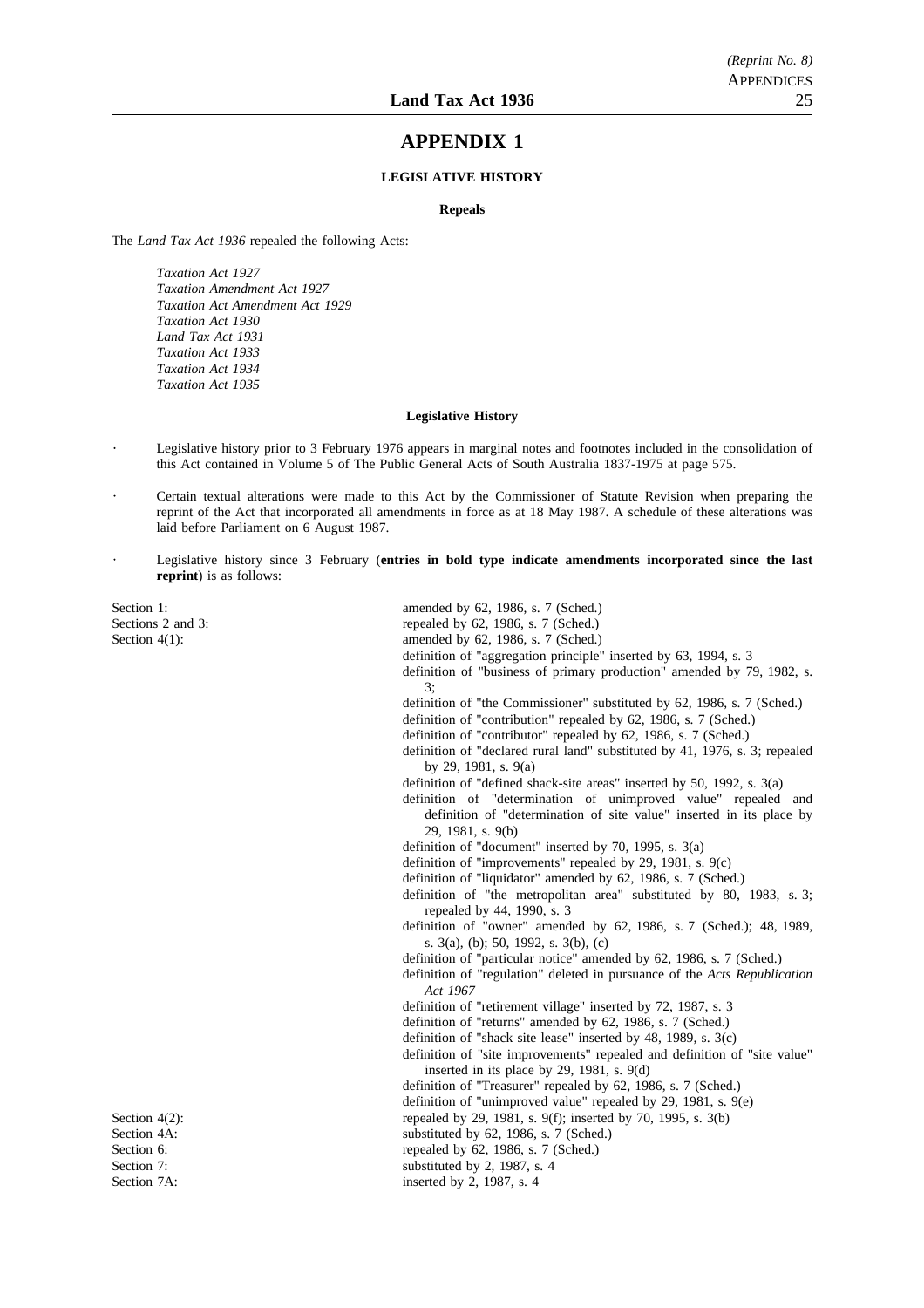Section 10A: inserted by 61, 1979, s. 4<br>Section 10A(4) and (5): substituted by 62, 1986, s **Section 10B: inserted by 38, 1996, s. 9** Section 11B: repealed by 41, 1976, s. 5 Section 12D: inserted by 50, 1992, s. 5 Section 15A: inserted by 63, 1994, s. 7 Section 16: repealed by 79, 1982, s. 8 Sections 43 and 44: repealed by 32, 1977, s. 7 Section 56(1a) and (1b): repealed by 29, 1981, s.  $14$ 

### 26 **Land Tax Act 1936**

Sections 8 and 9: repealed by 62, 1986, s. 7 (Sched.) Section 10(1): amended by 41, 1976, s. 4; 32, 1977, s. 3(a)-(c); 61, 1979, s. 3(a); 79, 1982, s. 4; 62, 1986, ss. 3, 7 (Sched.) Section 10(3): repealed by 32, 1977, s. 3(d); inserted by 61, 1979, s. 3(b) Section 10(4) and (5): amended by 62, 1986, s. 7 (Sched.) substituted by  $62$ , 1986, s. 7 (Sched.) Section 10A(6): amended by 62, 1986, s. 7 (Sched.); 71, 1992, s. 3(1) (Sched.) Section 10A(9):<br>Section 10A(10):<br>Section 10A(10):<br>Section 10A(10):<br>Section 10A(10): amended by 62, 1986, s. 7 (Sched.) Section 10A(11): amended by 79, 1982, s. 5(a), (b); 62, 1986, s. 7 (Sched.); 72, 1987, s. 4(a) Section  $10A(11)(a)(ii)$ : repealed by 70, 1995, s.  $4(a)$ Section 10A(12): amended by 62, 1986, s. 7 (Sched.); repealed by 70, 1995, s. 4(b) Section 10A(12a): inserted by 79, 1982, s. 5(c); substituted by 72, 1987, s. 4(b) Section 11: substituted by 61, 1979, s. 5; amended by 29, 1981, s. 10; substituted by  $\frac{1}{2}$ 62, 1986, s. 4 Section 11A: amended by 61, 1979, s. 6; 29, 1981, s. 11; repealed by 62, 1986, s. 4 Section 12: amended by 41, 1976, s. 6; 32, 1977, s. 4; 79, 1985, s. 3; substituted by 62, 1986, s. 5 Section 12(1): substituted by 63, 1988, s. 3(a); 48, 1989, s. 4(a); 44, 1990, s. 4(a); amended by 46, 1991, s. 3; substituted by 50, 1992, s. 4; amended by 77, 1993, s. 3; substituted by 63, 1994, s. 4 Section 12(2): repealed by 44, 1990, s.  $4(a)$ Section 12(5): substituted by 72, 1987, s. 5; 63, 1988, s. 3(b); 48, 1989, s. 4(b); 48, 1989, s. 4(b); repealed by 44, 1990, s. 4(b) Section 12A: amended by 32, 1977, s. 5; 61, 1979, s. 7; 29, 1981, s. 12; 79, 1982, s. 6; 79, 1985, s. 4; repealed by 62, 1986, s. 6 Section 12C: amended by 41, 1976, s. 7; 32, 1977, s. 6; 29, 1981, s. 13; substituted by 62, 1986, s. 7 (Sched.) Section 13(1): amended by 79, 1985, s. 5(a); redesignated as s. 13(1) in pursuance of the *Acts Republication Act 1967*; amended by 63, 1994, s. 5 Section 13(2): amended by 79, 1985, s. 5(b); repealed by 78, 1986 (Sched. 5) Section 15(1): amended by 79, 1982, s. 7(a); substituted by 62, 1986, s. 7 (Sched.) Section 15(1a): inserted by 79, 1982, s.  $7(b)$ Section 15(2): substituted by 79, 1982, s. 7(c); amended by 62, 1986, s. 7 (Sched.); repealed by 63, 1994, s. 6 Section 15(3): inserted by 79, 1982, s. 7(c); amended by 50, 1992, s. 6; repealed by 63, 1994, s. 6 Section 15(4) - (6): inserted by 79, 1982, s. 7(c); repealed by 63, 1994, s. 6 Section 19: repealed by 62, 1986, s. 7 (Sched.) Section 32(1): amended by 79, 1982, s. 9; substituted by 62, 1986, s. 7 (Sched.) Section 32(2): amended by 62, 1986, s. 7 (Sched.) Section 33: amended by 79, 1982, s. 10; substituted by 62, 1986, s. 7 (Sched.) Section 34: substituted by 79, 1982, s. 11 Section 35(2): substituted by 62, 1986, s. 7 (Sched.) Section 36: **amended by 79, 1982, s. 12; repealed by 62, 1986, s. 7 (Sched.)** Sections 37 - 39: repealed by 62, 1986, s. 7 (Sched.) Section 40: substituted by 62, 1986, s. 7 (Sched.) Section 41: **amended by 79, 1982, s. 13; repealed by 62, 1986, s. 7 (Sched.)** Section 42: substituted by 32, 1977, s. 7 Section 42(1): amended by 62, 1986, s. 7 (Sched.) Section 56(2) and (3): redesignated as s. 56(1) and (2) respectively in pursuance of the *Acts Republication Act 1967* Sections 56A and 57: amended by 62, 1986, s. 7 (Sched.) Section 58: substituted by 62, 1986, s. 7 (Sched.); 46, 1991, s. 4 Section 58A(1), (2) and (4): amended by 62, 1986, s. 7 (Sched.)<br>Section 58B: amended by 55, 1977, s. 9; repealed amended by 55, 1977, s. 9; repealed by 78, 1986 (Sched. 5) Section 59: substituted by 62, 1986, s. 7 (Sched.)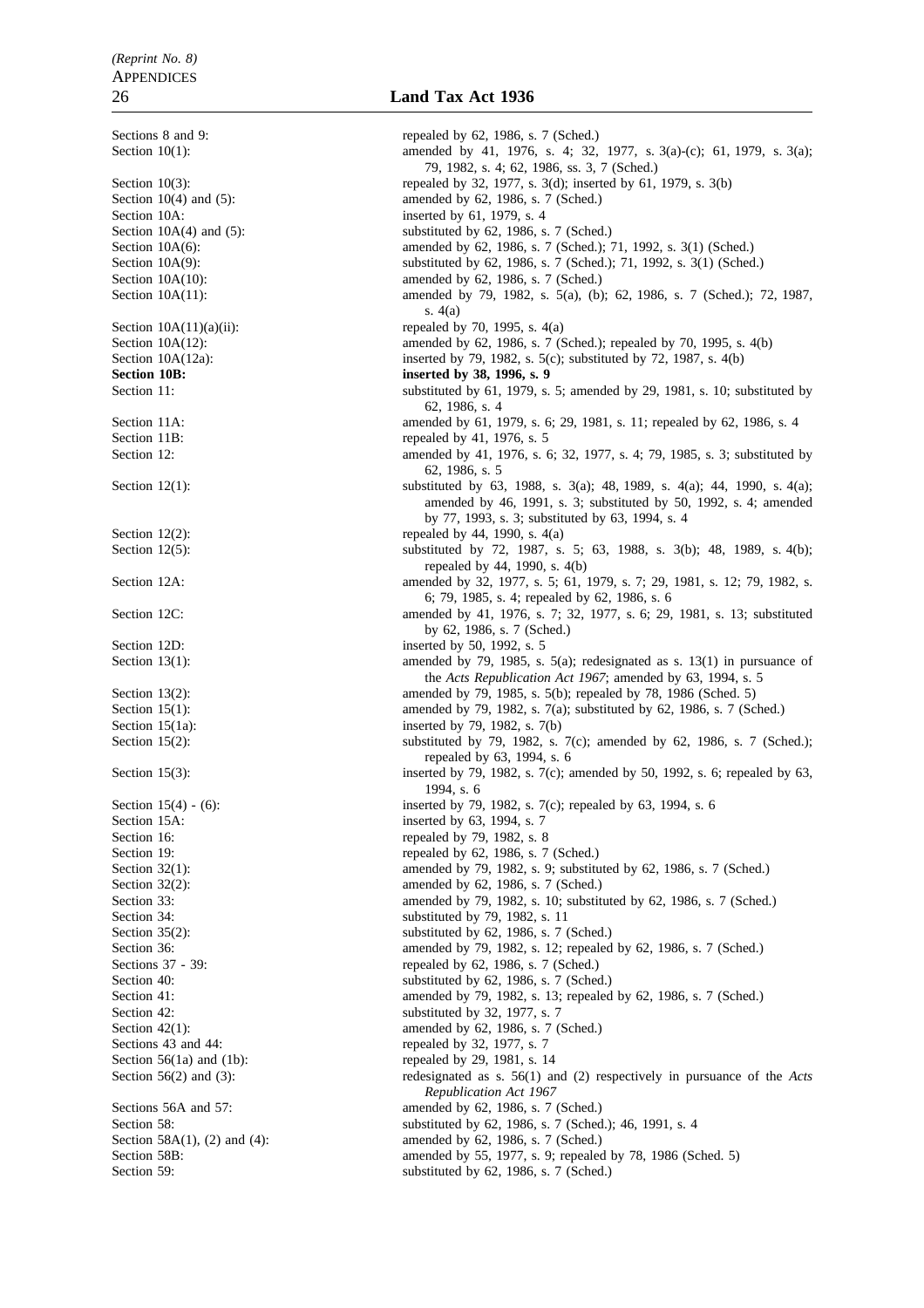Section 61(1): amended by 62, 1986, s. 7 (Sched.) Section 61(2) and (4): substituted by 62, 1986, s. 7 (Sched.)<br>Section 61(5): substituted by 62, 1986, s. 7 (Sched.) amended by 62, 1986, s. 7 (Sched.) Section 62: substituted by 62, 1986, s. 7 (Sched.) Sections 63 and 64: repealed by 62, 1986, s. 7 (Sched.) Section 65: substituted by 62, 1986, s. 7 (Sched.) **Section 66: amended** by 79, 1982, s. 14; substituted by 62, 1986, s. 7 (Sched.); **redesignated as s. 66(1) by 38, 1996, s. 10 Section 66(2):** inserted by 38, 1996, s. 10 Section 66A: came into operation 8 December 1983: *Gaz*. 8 December 1983, p. 1616<br>Section 66A: inserted by 79, 1982, s. 15 inserted by 79, 1982, s. 15 Section 66A(4): amended by 62, 1986, s. 7 (Sched.) Section 68(1): <br>
Section 68(2): <br>
Section 68(2): <br>
Section 68(2): <br>
Section 68(2): <br>
Section 68(2): substituted by 79, 1982, s. 16; 62, 1986, s. 7 (Sched.) Section 68(3) and (4): substituted by 79, 1982, s. 16 Section 68(5): inserted by 79, 1982, s. 16; amended by 62, 1986, s. 7 (Sched.) Section 68(6): inserted by 79, 1982, s. 16 Section 68A: inserted by 32, 1977, s. 8 Section 68A(1) amended by 62, 1986, s. 7 (Sched.)<br>Sections 68B and 68C: inserted by 32, 1977, s. 8 inserted by 32, 1977, s.  $8$ Sections 69 - 72: repealed by 62, 1986, s. 7 (Sched.) Section 73: substituted by 62, 1986, s. 7 (Sched.)<br>Section 73(1): substituted by 70, 1995, s. 5 amended by 70, 1995, s. 5 Section 74(1): substituted by 62, 1986, s. 7 (Sched.); amended by 70, 1995, s. 6 Section 74(2):<br>Section 74(3):<br>Section 74(3):<br>Section 74(3):<br>Section 74(3): repealed by  $62$ , 1986, s. 7 (Sched.) Section 74A: inserted by 70, 1995, s. 7 Section 75(1):<br>Section 75(2):<br>Section 75(2):<br>Section 75(2):<br>Section 75(2): Section 75(2): inserted by 41, 1976, s. 8; amended by 62, 1986, s. 7 (Sched.)<br>Section 76: substituted by 62, 1986, s. 7 (Sched.) substituted by 62, 1986, s. 7 (Sched.) Section 77: amended by 62, 1986, s. 7 (Sched.)<br>Sections 78 and 79: repealed by 62, 1986, s. 7 (Sched.) repealed by 62, 1986, s. 7 (Sched.) Section 80: substituted by 62, 1986, s. 7 (Sched.) Section 81: repealed by 62, 1986, s. 7 (Sched.) Schedule 1: repealed by 62, 1986, s. 7 (Sched.)